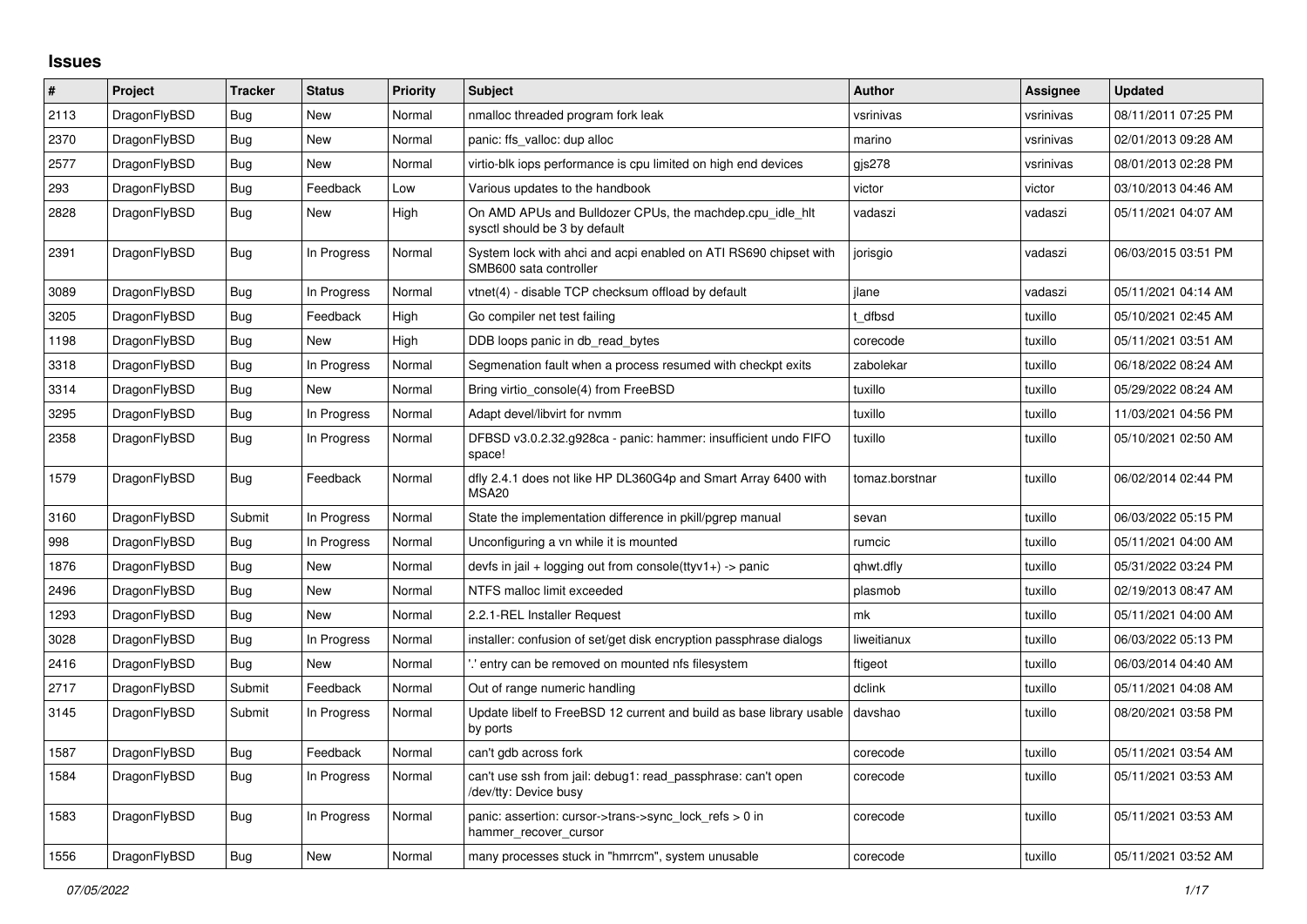| $\pmb{\#}$ | Project      | <b>Tracker</b> | <b>Status</b> | <b>Priority</b> | Subject                                                                                      | <b>Author</b>    | <b>Assignee</b> | <b>Updated</b>      |
|------------|--------------|----------------|---------------|-----------------|----------------------------------------------------------------------------------------------|------------------|-----------------|---------------------|
| 1547       | DragonFlyBSD | <b>Bug</b>     | In Progress   | Normal          | disklabel64 automatic sizing                                                                 | corecode         | tuxillo         | 05/11/2021 03:52 AM |
| 1528       | DragonFlyBSD | <b>Bug</b>     | In Progress   | Normal          | ktrace does not show proper return values for pipe(2)                                        | corecode         | tuxillo         | 05/11/2021 03:52 AM |
| 1475       | DragonFlyBSD | <b>Bug</b>     | In Progress   | Normal          | kernel blocks with low memory and syscons setting a high res mode<br>/ scrollback            | corecode         | tuxillo         | 05/11/2021 03:52 AM |
| 1474       | DragonFlyBSD | <b>Bug</b>     | <b>New</b>    | Normal          | ithread 1 unexpectedly rescheduled                                                           | corecode         | tuxillo         | 05/11/2021 03:52 AM |
| 1469       | DragonFlyBSD | <b>Bug</b>     | In Progress   | Normal          | Hammer history security concern                                                              | corecode         | tuxillo         | 05/11/2021 03:52 AM |
| 1442       | DragonFlyBSD | Bug            | New           | Normal          | blocking SIGSEGV and triggering a segment violation produces an<br>all CPU consuming process | corecode         | tuxillo         | 05/11/2021 03:52 AM |
| 1440       | DragonFlyBSD | <b>Bug</b>     | <b>New</b>    | Normal          | ptrace/gdb doesn't work after process blocks SIGTRAP                                         | corecode         | tuxillo         | 05/11/2021 03:52 AM |
| 1287       | DragonFlyBSD | <b>Bug</b>     | Feedback      | Normal          | altq configuration doesn't work                                                              | corecode         | tuxillo         | 05/11/2021 03:51 AM |
| 1030       | DragonFlyBSD | <b>Bug</b>     | In Progress   | Normal          | msdosfs umount panic                                                                         | corecode         | tuxillo         | 05/11/2021 03:51 AM |
| 911        | DragonFlyBSD | Bug            | Feedback      | Normal          | kldload/kernel linker can exceed malloc reserve and panic system                             | corecode         | tuxillo         | 05/11/2021 03:51 AM |
| 901        | DragonFlyBSD | <b>Bug</b>     | Feedback      | Normal          | route show needs to get data from all cpus                                                   | corecode         | tuxillo         | 05/11/2021 03:50 AM |
| 847        | DragonFlyBSD | <b>Bug</b>     | Feedback      | Normal          | processes getting stuck on mount point                                                       | corecode         | tuxillo         | 05/11/2021 03:50 AM |
| 781        | DragonFlyBSD | <b>Bug</b>     | In Progress   | Normal          | fdisk uses wrong geometry on usb flash drives                                                | corecode         | tuxillo         | 05/11/2021 03:50 AM |
| 742        | DragonFlyBSD | <b>Bug</b>     | In Progress   | Normal          | umount problems with multiple mounts                                                         | corecode         | tuxillo         | 06/25/2022 04:02 AM |
| 731        | DragonFlyBSD | Bug            | <b>New</b>    | Normal          | system freeze on "slice too large"                                                           | corecode         | tuxillo         | 06/25/2022 04:01 AM |
| 1921       | DragonFlyBSD | <b>Bug</b>     | In Progress   | Normal          | we miss mlockall                                                                             | alexh            | tuxillo         | 06/18/2022 04:08 AM |
| 1700       | DragonFlyBSD | Submit         | In Progress   | Normal          | skip boot2 menu on <enter></enter>                                                           | Johannes.Hofmann | tuxillo         | 05/15/2022 08:35 AM |
| 2438       | DragonFlyBSD | Submit         | Feedback      | Normal          | <b>TRIM</b> fixes                                                                            | Anonymous        | tuxillo         | 05/11/2021 03:45 AM |
| 1397       | DragonFlyBSD | <b>Bug</b>     | Feedback      | Normal          | jobs -I output inconsistency when called from script                                         | Anonymous        | tuxillo         | 05/15/2022 05:07 AM |
| 1390       | DragonFlyBSD | Bug            | In Progress   | Normal          | Use id_t type for {get,set}priority()                                                        | Anonymous        | tuxillo         | 07/05/2019 02:18 AM |
| 1819       | DragonFlyBSD | <b>Bug</b>     | In Progress   | Low             | truss - Major revamping task list                                                            | tuxillo          | tuxillo         | 11/27/2021 08:45 AM |
| 1428       | DragonFlyBSD | <b>Bug</b>     | Feedback      | Low             | POSIX.1e implementation is too old                                                           | hasso            | tuxillo         | 05/11/2021 04:00 AM |
| 2721       | DragonFlyBSD | Submit         | Feedback      | Low             | Some few zalloc calls to objcache ones replacements                                          | dclink           | tuxillo         | 05/11/2021 04:08 AM |
| 2585       | DragonFlyBSD | Bug            | New           | Normal          | Dfly 3.4.3 on ESXi 5.1, HP Smart Array P410 passthrough<br>recognised, but not functioning   | yggdrasil        | swildner        | 05/09/2022 08:14 AM |
| 341        | DragonFlyBSD | <b>Bug</b>     | <b>New</b>    | Normal          | Vinum erroneously repors devices as busy                                                     | corecode         | swildner        | 01/21/2012 04:50 AM |
| 2265       | DragonFlyBSD | Bug            | <b>New</b>    | Normal          | mbsrtowcs does not properly handle invalid mbstate_t in ps                                   | c.turner1        | swildner        | 01/10/2012 07:56 PM |
| 2252       | DragonFlyBSD | Bug            | New           | Low             | snd hda not useable if loaded via /boot/loader.conf                                          | xbit             | swildner        | 12/14/2011 12:23 AM |
| 1714       | DragonFlyBSD | <b>Bug</b>     | New           | Low             | hwpmc                                                                                        | alexh            | swildner        | 08/18/2012 02:03 PM |
| 1302       | DragonFlyBSD | <b>Bug</b>     | In Progress   | Normal          | Checkpoint regression?                                                                       | sjg              | sjg             | 07/10/2013 05:22 PM |
| 1769       | DragonFlyBSD | Bug            | New           | Normal          | panic: assertion: _tp->tt_msg->tt_cpuid == mycpuid in<br>tcp_callout_active                  | pavalos          | sjg             | 05/15/2022 11:07 AM |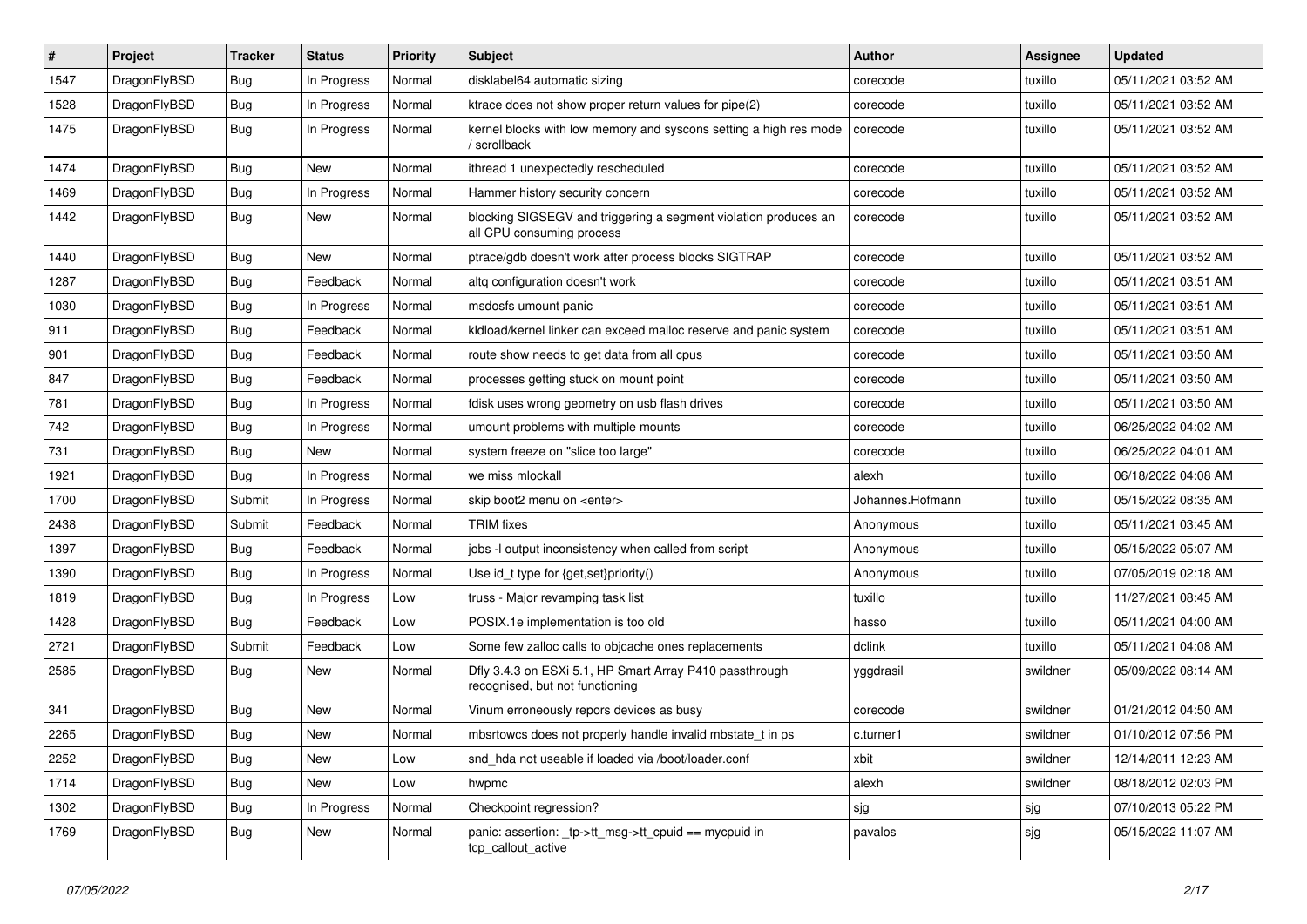| #    | Project      | <b>Tracker</b> | <b>Status</b> | <b>Priority</b> | Subject                                                                                                                                                  | <b>Author</b> | Assignee  | <b>Updated</b>      |
|------|--------------|----------------|---------------|-----------------|----------------------------------------------------------------------------------------------------------------------------------------------------------|---------------|-----------|---------------------|
| 1532 | DragonFlyBSD | Bug            | New           | Low             | jemalloc doesn't work on DragonFly                                                                                                                       | hasso         | sjg       | 08/02/2011 01:14 AM |
| 2825 | DragonFlyBSD | Bug            | <b>New</b>    | High            | 3x dholient = hanging system (objoache exhausted)                                                                                                        | jaccovonb     | sepherosa | 05/11/2021 03:55 AM |
| 168  | DragonFlyBSD | Bug            | In Progress   | Normal          | Livelocked limit engaged while trying to setup IPW wireless                                                                                              | mschacht      | sepherosa | 05/11/2021 04:05 AM |
| 2822 | DragonFlyBSD | Bug            | New           | Normal          | USB 3.0 stick throws "reading primary partition table: error<br>accessing offset 000[] for 152" error, while the stick works on any<br>other OS I tested | revuwa        | profmakx  | 06/29/2015 05:56 AM |
| 2746 | DragonFlyBSD | Bug            | New           | Normal          | some fraction of xterms started from the xmonad window manager<br>get killed with SIGALRM                                                                | isenmann      | profmakx  | 12/28/2014 02:51 AM |
| 600  | DragonFlyBSD | Bug            | <b>New</b>    | Low             | /sys/libkern/karc4random                                                                                                                                 | robin carev5  | profmakx  | 01/19/2015 03:07 AM |
| 2549 | DragonFlyBSD | Bug            | In Progress   | Normal          | netgraph7: Kernel page fault.                                                                                                                            | russiane39    | nant      | 05/10/2013 11:20 PM |
| 679  | DragonFlyBSD | Bug            | New           | Low             | Netgraph backward compatibility for old *LEN constants                                                                                                   | nant          | nant      | 02/18/2014 05:45 AM |
| 1969 | DragonFlyBSD | Bug            | New           | Normal          | pf-related network problem                                                                                                                               | pavalos       | lentferj  | 02/01/2011 06:57 PM |
| 385  | DragonFlyBSD | Bug            | Feedback      | Low             | Mail archive address removal                                                                                                                             | justin        | justin    | 03/09/2013 11:24 AM |
| 1964 | DragonFlyBSD | Bug            | New           | Normal          | iwn (panic assertion : wlan_assert_serialized)                                                                                                           | simm.ptr      | josepht   | 02/01/2011 12:57 PM |
| 1946 | DragonFlyBSD | Bug            | New           | Normal          | ieee80211 panic                                                                                                                                          | pavalos       | josepht   | 01/27/2011 06:00 PM |
| 2870 | DragonFlyBSD | Bug            | New           | High            | Broken text and icons when glamor acceleration is used                                                                                                   | 375gnu        | ftigeot   | 01/31/2016 12:13 AM |
| 1593 | DragonFlyBSD | Bug            | Feedback      | Normal          | panic: assertion: ccb == ap->ap_err_ccb in ahci_put_err_ccb                                                                                              | ftigeot       | ftigeot   | 05/15/2022 05:09 AM |
| 3031 | DragonFlyBSD | Submit         | In Progress   | Normal          | Update drm/radeon to Linux 4.7.10 as much as possible                                                                                                    | davshao       | ftigeot   | 08/19/2021 12:33 PM |
| 1831 | DragonFlyBSD | Bug            | Feedback      | High            | HAMMER "malloc limit exceeded" panic                                                                                                                     | eocallaghan   | dillon    | 06/04/2022 04:38 AM |
| 2092 | DragonFlyBSD | Bug            | <b>New</b>    | Normal          | Panic: Bad link elm 0x next->prev != elm                                                                                                                 | masterblaster | dillon    | 12/04/2011 12:49 PM |
| 1411 | DragonFlyBSD | Bug            | Feedback      | Normal          | Burning doesn't work with ahci(4)                                                                                                                        | hasso         | dillon    | 05/11/2021 04:00 AM |
| 2819 | DragonFlyBSD | <b>Bug</b>     | In Progress   | Normal          | Random micro system freezes after a week of uptime                                                                                                       | ftigeot       | dillon    | 08/16/2015 08:46 PM |
| 2037 | DragonFlyBSD | Bug            | Feedback      | Normal          | Panic Bad link elm while building packages                                                                                                               | ftigeot       | dillon    | 04/21/2011 07:20 AM |
| 3154 | DragonFlyBSD | Submit         | New           | Normal          | Update serial handling in bootloader                                                                                                                     | ddegroot      | dillon    | 11/06/2018 11:21 PM |
| 1127 | DragonFlyBSD | <b>Bug</b>     | Feedback      | Low             | cdrom drive not detected                                                                                                                                 | tgr           | corecode  | 01/15/2015 08:55 AM |
| 2100 | DragonFlyBSD | <b>Bug</b>     | Feedback      | Normal          | devfs related panic                                                                                                                                      | sepherosa     | alexh     | 07/10/2011 02:29 PM |
| 2353 | DragonFlyBSD | <b>Bug</b>     | In Progress   | Normal          | panic: assertion "gd->gd spinlocks $wr == 0$ " failed in<br>bsd4_schedulerclock                                                                          | jaydg         | alexh     | 11/28/2012 01:57 AM |
| 1430 | DragonFlyBSD | Bug            | New           | Normal          | Buggy w(1)?                                                                                                                                              | hasso         | alexh     | 11/24/2010 08:09 AM |
| 1538 | DragonFlyBSD | <b>Bug</b>     | New           | Low             | mountroot should probe file systems                                                                                                                      | corecode      | alexh     | 11/24/2010 06:35 PM |
| 3113 | DragonFlyBSD | <b>Bug</b>     | In Progress   | Urgent          | Booting vKernel fails due being out of swap space                                                                                                        | tcullen       |           | 05/11/2021 04:14 AM |
| 2141 | DragonFlyBSD | <b>Bug</b>     | New           | Urgent          | loader and/or documentation broken                                                                                                                       | sjg           |           | 01/20/2012 10:51 AM |
| 2423 | DragonFlyBSD | Bug            | New           | Urgent          | After multiple panics/locks, hitting KKASSERT in<br>hammer_init_cursor                                                                                   | rumcic        |           | 09/18/2012 02:28 AM |
| 599  | DragonFlyBSD | <b>Bug</b>     | New           | Urgent          | 1.9.0 reproducable panic                                                                                                                                 | pavalos       |           | 12/22/2010 01:08 AM |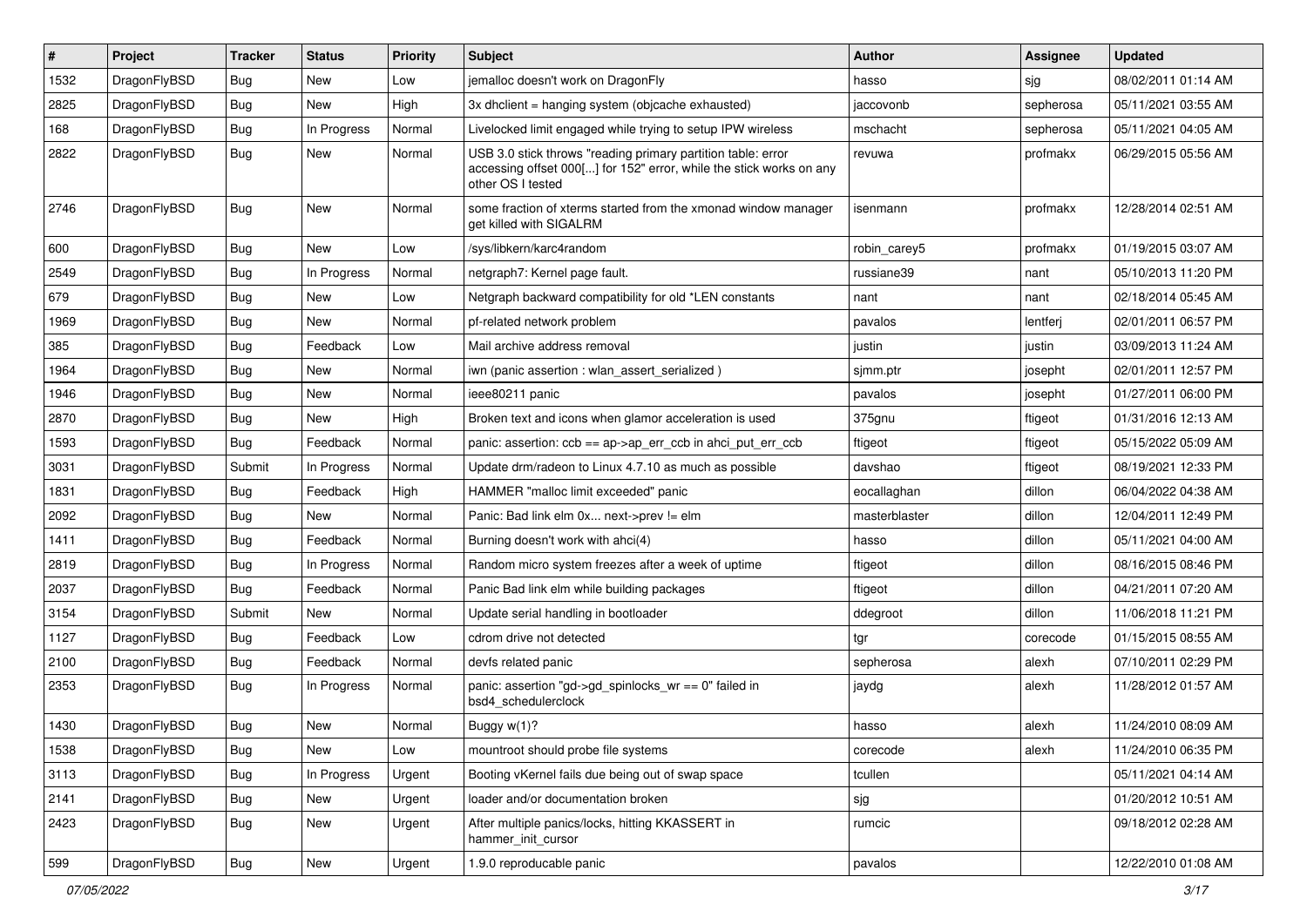| $\sharp$ | <b>Project</b> | <b>Tracker</b> | <b>Status</b> | <b>Priority</b> | <b>Subject</b>                                                                                                                                              | <b>Author</b>     | <b>Assignee</b> | <b>Updated</b>      |
|----------|----------------|----------------|---------------|-----------------|-------------------------------------------------------------------------------------------------------------------------------------------------------------|-------------------|-----------------|---------------------|
| 2735     | DragonFlyBSD   | <b>Bug</b>     | <b>New</b>    | Urgent          | iwn panics SYSSASSERT                                                                                                                                       | cnb               |                 | 05/11/2021 03:55 AM |
| 2499     | DragonFlyBSD   | Bug            | In Progress   | Urgent          | DRAGONFLY 3 2 lockd not responding correctly                                                                                                                | Nerzhul           |                 | 01/22/2013 12:47 PM |
| 1920     | DragonFlyBSD   | Bug            | New           | High            | system hangs                                                                                                                                                | zhtw              |                 | 11/22/2010 08:59 AM |
| 3124     | DragonFlyBSD   | Bug            | New           | High            | DragonFlyBSD 5.0.2 with Hammer2 with UEFI install doesn't boot                                                                                              | wiesl             |                 | 06/18/2019 05:07 AM |
| 1185     | DragonFlyBSD   | Bug            | New           | High            | need a tool to merge changes into /etc                                                                                                                      | wa1ter            |                 | 02/18/2014 06:02 AM |
| 2071     | DragonFlyBSD   | <b>Bug</b>     | <b>New</b>    | High            | Panic on assertion: $(int)(flag->seq - seq) > 0$ in hammer flusher flush<br>after inode error                                                               | vsrinivas         |                 | 06/12/2011 07:59 AM |
| 2638     | DragonFlyBSD   | <b>Bug</b>     | Feedback      | High            | Fix machdep.pmap_mmu_optimize                                                                                                                               | tuxillo           |                 | 05/11/2021 04:07 AM |
| 2495     | DragonFlyBSD   | <b>Bug</b>     | <b>New</b>    | High            | DFBSD v3.3.0.960.g553fe7 - ocnt != 0" failed in<br>prop_object_release                                                                                      | tuxillo           |                 | 05/31/2022 04:08 PM |
| 2140     | DragonFlyBSD   | <b>Bug</b>     | <b>New</b>    | High            | hammer_io_delallocate panic with 'duplicate entry' message                                                                                                  | ttw               |                 | 10/07/2011 12:22 PM |
| 2930     | DragonFlyBSD   | Bug            | New           | High            | 'objcache' causes panic during 'nfs_readdir'                                                                                                                | tofergus          |                 | 07/26/2016 01:09 PM |
| 3266     | DragonFlyBSD   | Bug            | <b>New</b>    | High            | Filesystems broken due to "KKASSERT(count &<br>TOK COUNTMASK);"                                                                                             | tkusumi           |                 | 03/15/2021 01:21 PM |
| 2296     | DragonFlyBSD   | Bug            | In Progress   | High            | panic: assertion "m->wire count > 0" failed                                                                                                                 | thomas.nikolajsen |                 | 08/30/2012 06:09 AM |
| 2915     | DragonFlyBSD   | Bug            | <b>New</b>    | High            | Hammer mirror-copy problem                                                                                                                                  | t dfbsd           |                 | 08/25/2016 05:28 AM |
| 3129     | DragonFlyBSD   | <b>Bug</b>     | New           | High            | Kernel panic with 5.2.0 on A2SDi-4C-HLN4F                                                                                                                   | stateless         |                 | 04/24/2018 12:50 AM |
| 2396     | DragonFlyBSD   | Bug            | Feedback      | High            | Latest 3.1 development version core dumps while destroying master<br><b>PFS</b>                                                                             | sgeorge           |                 | 01/23/2013 04:10 PM |
| 2347     | DragonFlyBSD   | <b>Bug</b>     | Feedback      | High            | Hammer PFSes destroy does not give back full space allocated to<br><b>PFS</b>                                                                               | sgeorge           |                 | 07/19/2012 01:11 AM |
| 2547     | DragonFlyBSD   | Bug            | <b>New</b>    | High            | crashed while doing a dry run of pkg rolling-replace                                                                                                        | phma              |                 | 04/18/2013 10:40 PM |
| 2117     | DragonFlyBSD   | <b>Bug</b>     | <b>New</b>    | High            | ACPI and/or bce(4) problem with 2.11.0.673.g0d557 on HP DL380<br>G6                                                                                         | pauska            |                 | 08/22/2011 10:15 AM |
| 3111     | DragonFlyBSD   | <b>Bug</b>     | In Progress   | High            | Mouse lags every second heavily under X11                                                                                                                   | mneumann          |                 | 12/12/2017 09:46 PM |
| 2421     | DragonFlyBSD   | Bug            | New           | High            | Kernel panic: vm_fault: page 0xc0f70000 not busy!                                                                                                           | lentferj          |                 | 10/03/2012 08:16 AM |
| 884      | DragonFlyBSD   | <b>Bug</b>     | In Progress   | High            | Performance/memory problems under filesystem IO load                                                                                                        | hasso             |                 | 05/11/2021 03:50 AM |
| 2657     | DragonFlyBSD   | Bug            | New           | High            | Needs acl to migrate our servers                                                                                                                            | ferney            |                 | 03/31/2014 11:37 AM |
| 2736     | DragonFlyBSD   | Bug            | <b>New</b>    | High            | kernel panics on acpi_timer_probe function                                                                                                                  | cnb               |                 | 05/11/2021 03:55 AM |
| 3240     | DragonFlyBSD   | Bug            | New           | High            | compile error because of openssl with /usr/dports/security/rhash for<br>mysql 8 install                                                                     | <b>UlasSAYGIN</b> |                 | 06/04/2020 08:05 AM |
| 3194     | DragonFlyBSD   | Bug            | <b>New</b>    | High            | Hammer kernel crash on mirror-stream of PFS after upgrade<br>(assertion "cursor->flags &<br>HAMMER_CURSOR_ITERATE_CHECK" failed in<br>hammer btree iterate) | Anonymous         |                 | 06/29/2019 01:32 PM |
| 3224     | DragonFlyBSD   | <b>Bug</b>     | New           | Normal          | Kernel panic when trying to ping6                                                                                                                           | zhtw              |                 | 03/08/2020 08:55 AM |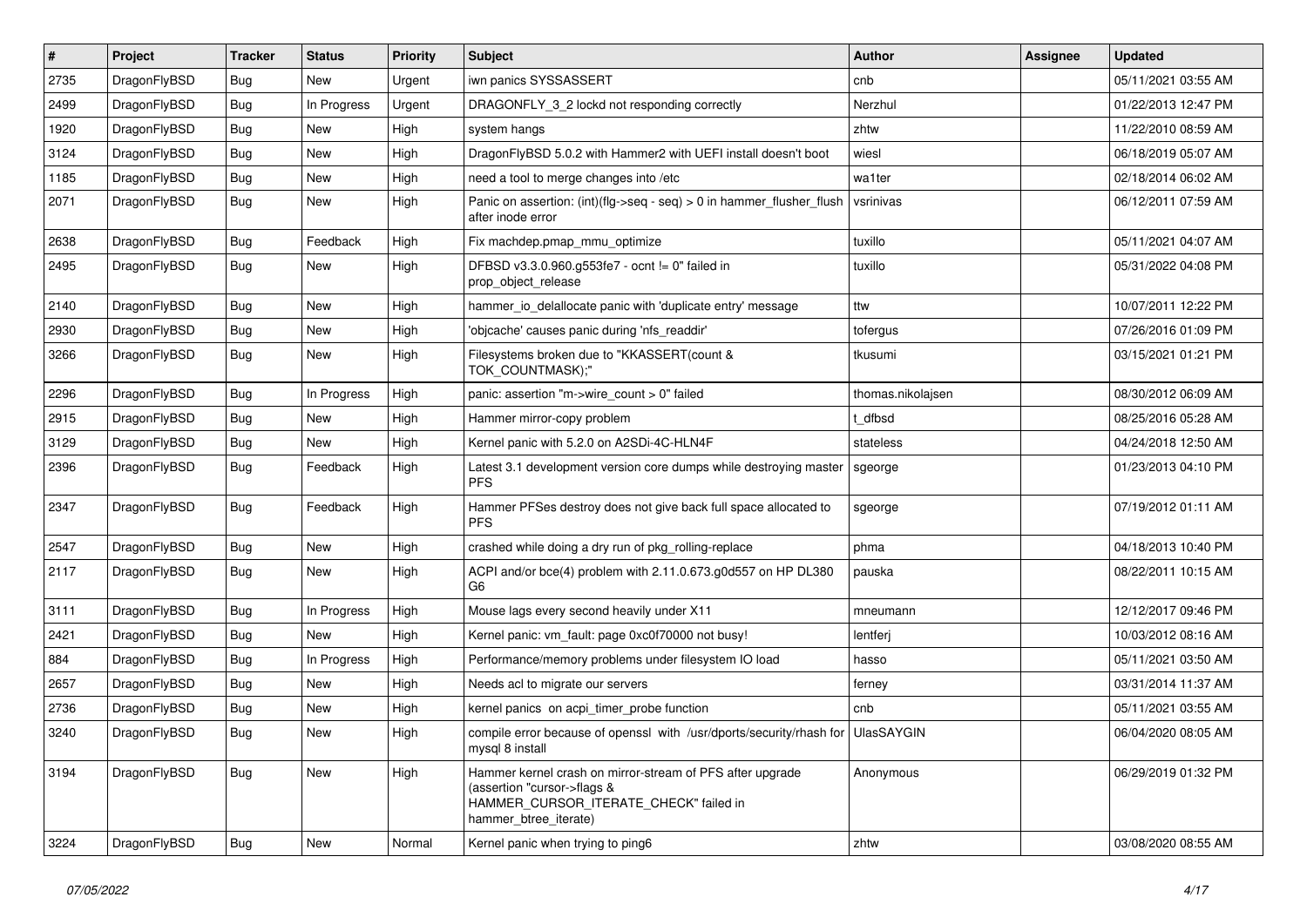| #    | Project      | <b>Tracker</b> | <b>Status</b> | <b>Priority</b> | Subject                                                                                      | Author           | Assignee | <b>Updated</b>      |
|------|--------------|----------------|---------------|-----------------|----------------------------------------------------------------------------------------------|------------------|----------|---------------------|
| 2324 | DragonFlyBSD | <b>Bug</b>     | New           | Normal          | natacotrol support > 2TB not working even after the ftigeot patch                            | zenny            |          | 03/03/2012 01:00 AM |
| 604  | DragonFlyBSD | Bug            | In Progress   | Normal          | 1.8.1-RELEASE - clock runs fast on mainboard ASUS P5A-B                                      | yeti             |          | 05/11/2021 03:55 AM |
| 2840 | DragonFlyBSD | <b>Bug</b>     | New           | Normal          | wrong voltage is reported                                                                    | yellowrabbit2010 |          | 09/11/2015 06:09 PM |
| 2287 | DragonFlyBSD | Bug            | New           | Normal          | HAMMER(ROOT) Illegal UNDO TAIL signature at<br>300000001967c000                              | y0n3t4n1         |          | 11/07/2018 01:22 AM |
| 2886 | DragonFlyBSD | <b>Bug</b>     | New           | Normal          | dragonfly mail agent: sending a testmail causes high system load                             | worf             |          | 02/05/2016 05:53 AM |
| 2490 | DragonFlyBSD | Bug            | <b>New</b>    | Normal          | nmalloc should color addresses to avoid cache bank conflictsw                                | vsrinivas        |          | 06/10/2014 05:51 AM |
| 2489 | DragonFlyBSD | <b>Bug</b>     | New           | Normal          | nmalloc doesn't cache VA for allocations > 8KB                                               | vsrinivas        |          | 06/10/2014 05:51 AM |
| 2360 | DragonFlyBSD | <b>Bug</b>     | In Progress   | Normal          | Wishlist: virtio driver import                                                               | vsrinivas        |          | 06/04/2022 04:16 AM |
| 2154 | DragonFlyBSD | Bug            | <b>New</b>    | Normal          | vkernel copyout() doesn't return EFAULT on error                                             | vsrinivas        |          | 10/20/2011 03:53 AM |
| 2136 | DragonFlyBSD | <b>Bug</b>     | New           | Normal          | socketpair() doesn't free file descriptors on copyout failure                                | vsrinivas        |          | 04/05/2013 09:13 AM |
| 2085 | DragonFlyBSD | Bug            | New           | Normal          | panic: assertion: (m->flags & PG_MAPPED) == 0 in<br>vm page free tog                         | vsrinivas        |          | 06/10/2011 07:48 AM |
| 2081 | DragonFlyBSD | <b>Bug</b>     | Feedback      | Normal          | Panic on device "detach" / "failure"                                                         | vsrinivas        |          | 02/29/2012 07:11 AM |
| 1861 | DragonFlyBSD | Bug            | <b>New</b>    | Normal          | panic via kprintf (lockmgr called in a hard section)                                         | vsrinivas        |          | 10/11/2010 12:56 AM |
| 1749 | DragonFlyBSD | Bug            | In Progress   | Normal          | HAMMER fsstress panic in hammer_flush_inode_core<br>'ip->flush_state != HAMMER_FST_FLUSH'    | vsrinivas        |          | 05/11/2021 04:06 AM |
| 1744 | DragonFlyBSD | Bug            | In Progress   | Normal          | HAMMER fsstress panic in hammer_setup_child_callback                                         | vsrinivas        |          | 05/11/2021 04:05 AM |
| 1661 | DragonFlyBSD | Bug            | In Progress   | Normal          | panic on password entry mount smb filesystem                                                 | vsrinivas        |          | 11/27/2021 08:29 AM |
| 3196 | DragonFlyBSD | Bug            | New           | Normal          | test issue after redmine upgrade (2)                                                         | tuxillo          |          | 07/05/2019 04:33 AM |
| 3157 | DragonFlyBSD | <b>Bug</b>     | New           | Normal          | TP-Link UE300 not working in 5.2-RELEASE                                                     | tuxillo          |          | 11/15/2018 02:08 PM |
| 2647 | DragonFlyBSD | Bug            | New           | Normal          | HAMMER panic on 3.6.0                                                                        | tuxillo          |          | 05/11/2021 03:54 AM |
| 2641 | DragonFlyBSD | Bug            | <b>New</b>    | Normal          | Panic when loading natapci as module                                                         | tuxillo          |          | 05/11/2021 03:54 AM |
| 2630 | DragonFlyBSD | <b>Bug</b>     | New           | Normal          | Bring in latest iconv fixes from FreeBSD10 as well as csmapper<br>updates                    | tuxillo          |          | 05/11/2021 03:54 AM |
| 2629 | DragonFlyBSD | Bug            | <b>New</b>    | Normal          | Replace gcc44 with llvm34, clang34, and libc++                                               | tuxillo          |          | 06/02/2014 02:30 PM |
| 2556 | DragonFlyBSD | <b>Bug</b>     | Feedback      | Normal          | DragonFly v3.5.0.81.gd3479 - Process signal weirdness                                        | tuxillo          |          | 12/17/2013 03:48 PM |
| 2498 | DragonFlyBSD | Bug            | New           | Normal          | DFBSD v3.2.2-RELEASE - LIST_FIRST(&bp->b_dep) == NULL"<br>failed in vfs_vmio_release         | tuxillo          |          | 05/31/2022 04:09 PM |
| 2351 | DragonFlyBSD | Bug            | In Progress   | Normal          | DFBSD v3.1.0.579.g44ccf - Stuck during startup, random freezes                               | tuxillo          |          | 04/24/2012 08:21 AM |
| 2345 | DragonFlyBSD | <b>Bug</b>     | In Progress   | Normal          | DFBSD v3.1.0.457.gd679f - NFS panic on diskless station                                      | tuxillo          |          | 04/07/2012 05:22 PM |
| 2283 | DragonFlyBSD | <b>Bug</b>     | New           | Normal          | DFBSD DragonFly v2.13.0.957.g4f459 - pmap_release: page<br>should already be gone 0xc27120bc | tuxillo          |          | 01/23/2012 03:03 AM |
| 2282 | DragonFlyBSD | <b>Bug</b>     | In Progress   | Normal          | gdb segfaults with certain corefiles                                                         | tuxillo          |          | 01/18/2012 04:40 PM |
| 2224 | DragonFlyBSD | <b>Bug</b>     | New           | Normal          | v2.13.0.291.gaa7ec - Panic on fq while installing world                                      | tuxillo          |          | 11/18/2011 01:40 AM |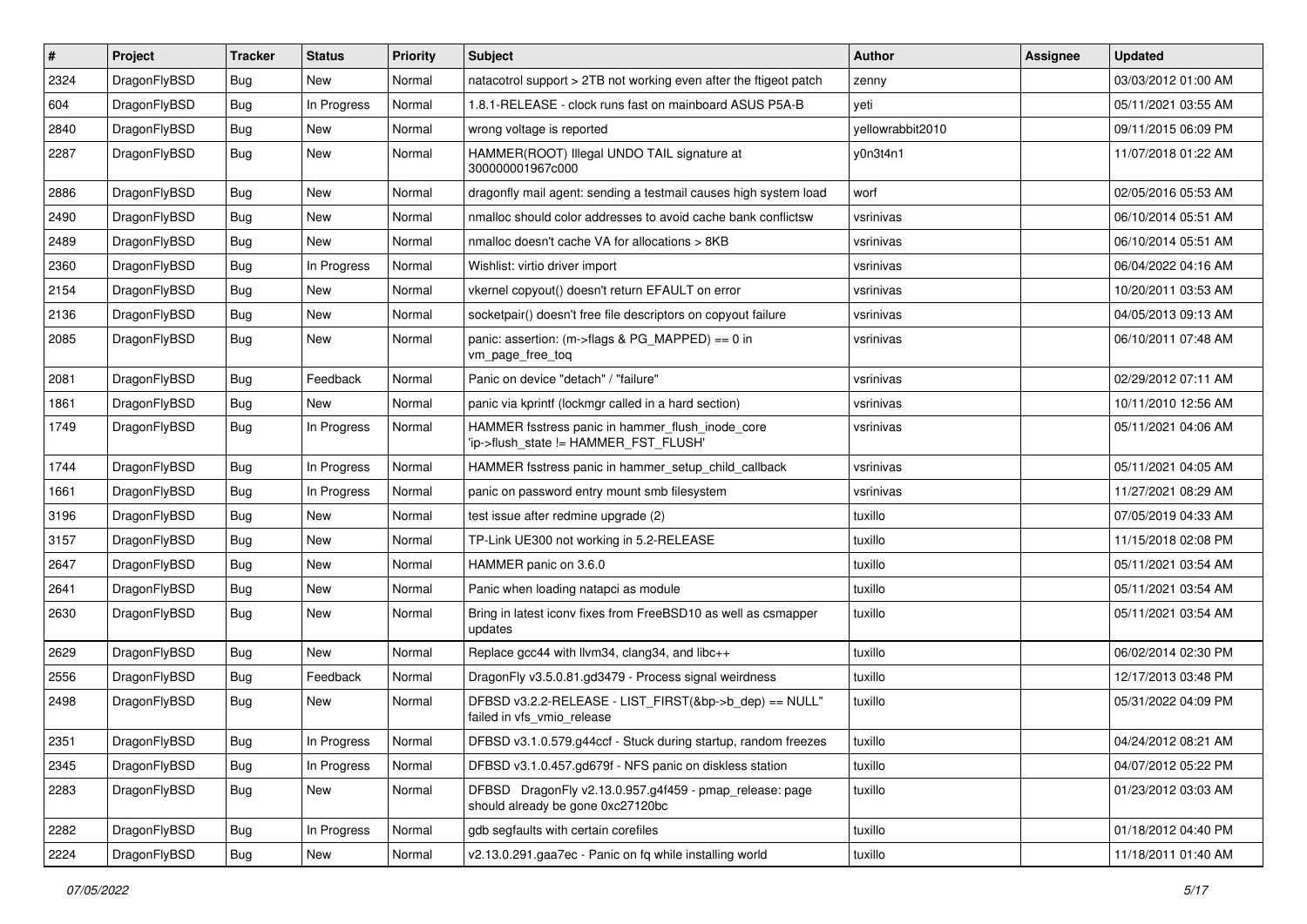| $\vert$ # | <b>Project</b> | <b>Tracker</b> | <b>Status</b> | <b>Priority</b> | <b>Subject</b>                                                                         | <b>Author</b>  | Assignee | <b>Updated</b>      |
|-----------|----------------|----------------|---------------|-----------------|----------------------------------------------------------------------------------------|----------------|----------|---------------------|
| 2171      | DragonFlyBSD   | Bug            | New           | Normal          | DFBSD v2.13.0.151.gdc8442 - panic: assertion "(*ptep &<br>(PG_MANAGED PG_V)) == PG_V"  | tuxillo        |          | 11/04/2011 05:06 PM |
| 2166      | DragonFlyBSD   | Bug            | <b>New</b>    | Normal          | DFBSD v2.13.0.109.g05b9d - Strange lockups                                             | tuxillo        |          | 10/29/2011 11:20 AM |
| 2129      | DragonFlyBSD   | Bug            | <b>New</b>    | Normal          | DFBSD v2.11.0.661.gf9438 i386 - panic: lockmgr thrd_sleep                              | tuxillo        |          | 09/05/2011 09:49 AM |
| 2084      | DragonFlyBSD   | <b>Bug</b>     | <b>New</b>    | Normal          | DFBSD v2.11.0.242.g4d317 - panic: zone: entry not free                                 | tuxillo        |          | 07/03/2012 01:23 AM |
| 2078      | DragonFlyBSD   | <b>Bug</b>     | New           | Normal          | DFBSD i386 v2.11.0.201.g3ed2f - Panic during installworld into a<br>vn0 device         | tuxillo        |          | 05/19/2011 07:50 PM |
| 1959      | DragonFlyBSD   | Bug            | <b>New</b>    | Normal          | DFBSD v2.9.1.422.gc98f2 - Panic during boot - IPv6 and PF                              | tuxillo        |          | 01/13/2011 03:37 AM |
| 1867      | DragonFlyBSD   | <b>Bug</b>     | New           | Normal          | it(4) motherboard and fan problems                                                     | tuxillo        |          | 07/08/2011 10:48 AM |
| 1332      | DragonFlyBSD   | <b>Bug</b>     | Feedback      | Normal          | DFBSD 2.2 - Booting usbcdrom/usbsticks on thinkpad hangs on<br>"BTX Halted"            | tuxillo        |          | 05/11/2021 04:00 AM |
| 3231      | DragonFlyBSD   | <b>Bug</b>     | New           | Normal          | wifi drops on 5.8                                                                      | tse            |          | 04/06/2020 05:08 AM |
| 3225      | DragonFlyBSD   | <b>Bug</b>     | <b>New</b>    | Normal          | nfsd freeze when using qemu                                                            | tse            |          | 03/17/2020 11:52 AM |
| 3208      | DragonFlyBSD   | Bug            | <b>New</b>    | Normal          | Crash related to nfsd                                                                  | tse            |          | 06/11/2020 05:52 AM |
| 3199      | DragonFlyBSD   | Bug            | <b>New</b>    | Normal          | PFS label not found panic                                                              | tse            |          | 08/21/2019 03:51 AM |
| 3197      | DragonFlyBSD   | <b>Bug</b>     | <b>New</b>    | Normal          | DragonFly upgrades                                                                     | tse            |          | 04/18/2020 04:18 PM |
| 3170      | DragonFlyBSD   | Bug            | <b>New</b>    | Normal          | repeatable nfsd crash                                                                  | tse            |          | 06/11/2020 05:52 AM |
| 806       | DragonFlyBSD   | Bug            | Feedback      | Normal          | boot error on MacBook                                                                  | tralamazza     |          | 06/04/2022 05:28 AM |
| 3319      | DragonFlyBSD   | Bug            | <b>New</b>    | Normal          | setproctitle() calls can change effect of later setproctitle() calls                   | tonyc          |          | 06/29/2022 06:10 PM |
| 3252      | DragonFlyBSD   | <b>Bug</b>     | <b>New</b>    | Normal          | tcsetattr/tcgetattr set errno incorrectly on non-TTY                                   | tonyc          |          | 10/26/2020 09:34 PM |
| 1282      | DragonFlyBSD   | Bug            | Feedback      | Normal          | panic (trap 12) when booting SMP kernel on Atom 330 (dual core)                        | tomaz.borstnar |          | 05/11/2021 04:00 AM |
| 2473      | DragonFlyBSD   | Bug            | <b>New</b>    | Normal          | Kernel crash when trying to up the wpi0 device (Dfly<br>v3.3.0.758.g47388-DEVELOPMENT) | tomaz          |          | 02/24/2014 08:50 AM |
| 2812      | DragonFlyBSD   | <b>Bug</b>     | <b>New</b>    | Normal          | Panic on Intel DE3815TYKHE                                                             | tmorp          |          | 05/14/2015 03:14 PM |
| 3316      | DragonFlyBSD   | Bug            | <b>New</b>    | Normal          | hammer2_dirent_create() allows creating >1 dirents with the same<br>name               | tkusumi        |          | 06/05/2022 12:35 PM |
| 3312      | DragonFlyBSD   | Submit         | New           | Normal          | hammer2: redundant chain modify after chain creation                                   | tkusumi        |          | 05/15/2022 01:35 PM |
| 3269      | DragonFlyBSD   | Bug            | In Progress   | Normal          | Is double-buffer'd buf still required by HAMMER2 ?                                     | tkusumi        |          | 05/12/2021 04:09 PM |
| 3249      | DragonFlyBSD   | Bug            | New           | Normal          | HAMMER2 fsync(2) not working properly                                                  | tkusumi        |          | 09/21/2020 07:07 AM |
| 3246      | DragonFlyBSD   | <b>Bug</b>     | New           | Normal          | HAMMER2 unable to handle ENOSPC properly                                               | tkusumi        |          | 09/04/2020 11:11 AM |
| 3184      | DragonFlyBSD   | <b>Bug</b>     | New           | Normal          | tsleep(9) return value when PCATCH specified                                           | tkusumi        |          | 04/03/2019 06:49 AM |
| 3142      | DragonFlyBSD   | Submit         | New           | Normal          | lib/libdmsg: Unbreak using new API EVP_CIPHER_CTX_new()                                | tkusumi        |          | 07/08/2018 04:18 AM |
| 2857      | DragonFlyBSD   | <b>Bug</b>     | New           | Normal          | hammer stalls via bitcoin-gt                                                           | tkusumi        |          | 11/30/2015 06:52 AM |
| 2459      | DragonFlyBSD   | Bug            | Feedback      | Normal          | apic problems with HP Probook 4510s                                                    | thowe          |          | 11/27/2021 08:22 AM |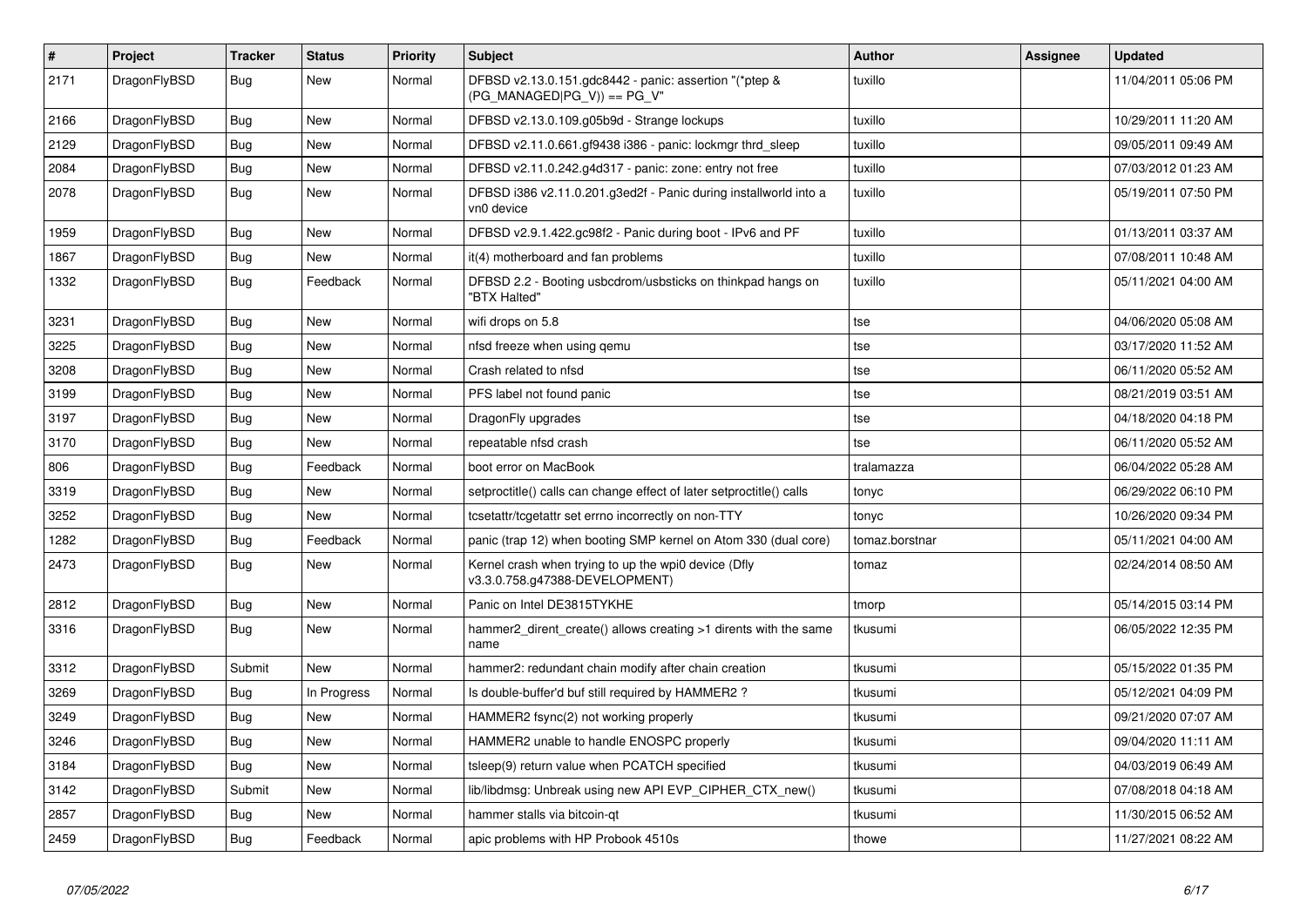| $\#$ | Project      | <b>Tracker</b> | <b>Status</b> | <b>Priority</b> | <b>Subject</b>                                                                                           | <b>Author</b>     | Assignee | <b>Updated</b>      |
|------|--------------|----------------|---------------|-----------------|----------------------------------------------------------------------------------------------------------|-------------------|----------|---------------------|
| 2609 | DragonFlyBSD | Bug            | <b>New</b>    | Normal          | master: panic: assertion<br>"LWKT_TOKEN_HELD_ANY(vm_object_token(object))" failed in<br>swp pager lookup | thomas.nikolajsen |          | 11/28/2013 11:36 AM |
| 2436 | DragonFlyBSD | Bug            | <b>New</b>    | Normal          | panic: assertion "lp->lwp_qcpu == dd->cpuid" failed in<br>dfly acquire curproc                           | thomas.nikolaisen |          | 01/23/2013 11:07 AM |
| 1984 | DragonFlyBSD | Bug            | New           | Normal          | hammer mount fails after crash - HAMMER: FIFO record bad head<br>signature                               | thomas.nikolajsen |          | 03/08/2011 06:57 PM |
| 3135 | DragonFlyBSD | Submit         | New           | Normal          | Add EVFILT RECV and EVFILT SEND                                                                          | tautolog          |          | 05/25/2018 09:59 PM |
| 3036 | DragonFlyBSD | <b>Bug</b>     | <b>New</b>    | Normal          | panic in icmp_redirect_start() ASSERT_IN_NETISR(0)                                                       | tautolog          |          | 05/11/2017 07:27 PM |
| 2921 | DragonFlyBSD | Submit         | <b>New</b>    | Normal          | Allow moused to accept userland mouse events                                                             | tautolog          |          | 05/11/2021 04:08 AM |
| 3217 | DragonFlyBSD | Bug            | <b>New</b>    | Normal          | rescue tools: make install fails if rescue folder doesn't exist                                          | t dfbsd           |          | 11/27/2019 08:16 PM |
| 2509 | DragonFlyBSD | <b>Bug</b>     | <b>New</b>    | Normal          | Redefinition of DIRBLKSIZ in restore(8)                                                                  | swildner          |          | 06/04/2022 04:40 AM |
| 1913 | DragonFlyBSD | <b>Bug</b>     | New           | Normal          | panic: assertion: ip->flush state != HAMMER FST FLUSH in<br>hammer_flush_inode_core                      | swildner          |          | 11/20/2010 05:27 PM |
| 1907 | DragonFlyBSD | <b>Bug</b>     | <b>New</b>    | Normal          | Hammer crash in hammer flusher flush()                                                                   | swildner          |          | 11/11/2010 05:07 AM |
| 243  | DragonFlyBSD | Bug            | Feedback      | Normal          | weird behavior in the shell                                                                              | swildner          |          | 05/31/2022 02:51 PM |
| 2082 | DragonFlyBSD | <b>Bug</b>     | New           | Normal          | dfbsd 2.10.1 amd64 - mc port build error with 'bmake bin-install'                                        | sun-doctor        |          | 05/25/2011 07:18 PM |
| 2055 | DragonFlyBSD | Bug            | New           | Normal          | $ssh + IPV6 + bridge \Rightarrow$ connection freezes                                                     | steve             |          | 04/24/2011 07:13 PM |
| 2004 | DragonFlyBSD | <b>Bug</b>     | New           | Normal          | LWKT_WAIT_IPIQ panic                                                                                     | steve             |          | 03/08/2011 05:46 PM |
| 2587 | DragonFlyBSD | <b>Bug</b>     | <b>New</b>    | Normal          | SATA DVD writer not detected by DragonFly                                                                | srussell          |          | 09/04/2020 08:55 AM |
| 2586 | DragonFlyBSD | Bug            | New           | Normal          | pf: "modulate" state seems problematic                                                                   | srussell          |          | 09/25/2013 07:36 PM |
| 2077 | DragonFlyBSD | <b>Bug</b>     | New           | Normal          | USB devices conflicting                                                                                  | srussell          |          | 05/17/2011 05:12 PM |
| 2936 | DragonFlyBSD | Bug            | New           | Normal          | loader.efi crashes while loading kernel                                                                  | spaceille         |          | 08/20/2016 06:17 AM |
| 2061 | DragonFlyBSD | <b>Bug</b>     | <b>New</b>    | Normal          | USB keyboard boot panic                                                                                  | sjg               |          | 05/04/2012 12:20 AM |
| 1786 | DragonFlyBSD | <b>Bug</b>     | <b>New</b>    | Normal          | Calling NULL function pointer initiates panic loop                                                       | sjg               |          | 10/11/2010 05:28 PM |
| 2891 | DragonFlyBSD | Bug            | <b>New</b>    | Normal          | Kernel panic in IEEE802.11 related code                                                                  | shamaz            |          | 05/29/2016 05:49 PM |
| 2863 | DragonFlyBSD | <b>Bug</b>     | <b>New</b>    | Normal          | HAMMER synch tid is zero                                                                                 | shamaz            |          | 12/12/2015 11:24 PM |
| 2820 | DragonFlyBSD | Bug            | New           | Normal          | TP-Link USB Wi-Fi adapter cannot be reattached to the system                                             | shamaz            |          | 05/22/2015 09:45 PM |
| 1961 | DragonFlyBSD | <b>Bug</b>     | New           | Normal          | Can't create dump from DDB                                                                               | shamaz            |          | 01/29/2011 09:02 PM |
| 1935 | DragonFlyBSD | <b>Bug</b>     | New           | Normal          | mouse does not work after switching between x and console                                                | shamaz            |          | 12/13/2010 10:06 AM |
| 1884 | DragonFlyBSD | Bug            | New           | Normal          | System completely freezes while listening music (devbuf: malloc<br>limit exceeded)                       | shamaz            |          | 01/24/2011 05:00 PM |
| 2124 | DragonFlyBSD | Bug            | New           | Normal          | getty repeating too quickly on port /dev/ttyv0                                                           | sgeorge.ml        |          | 09/01/2011 04:28 AM |
| 2933 | DragonFlyBSD | Submit         | <b>New</b>    | Normal          | Remove unix domain socket support from cat(1)                                                            | sevan             |          | 08/01/2016 08:10 PM |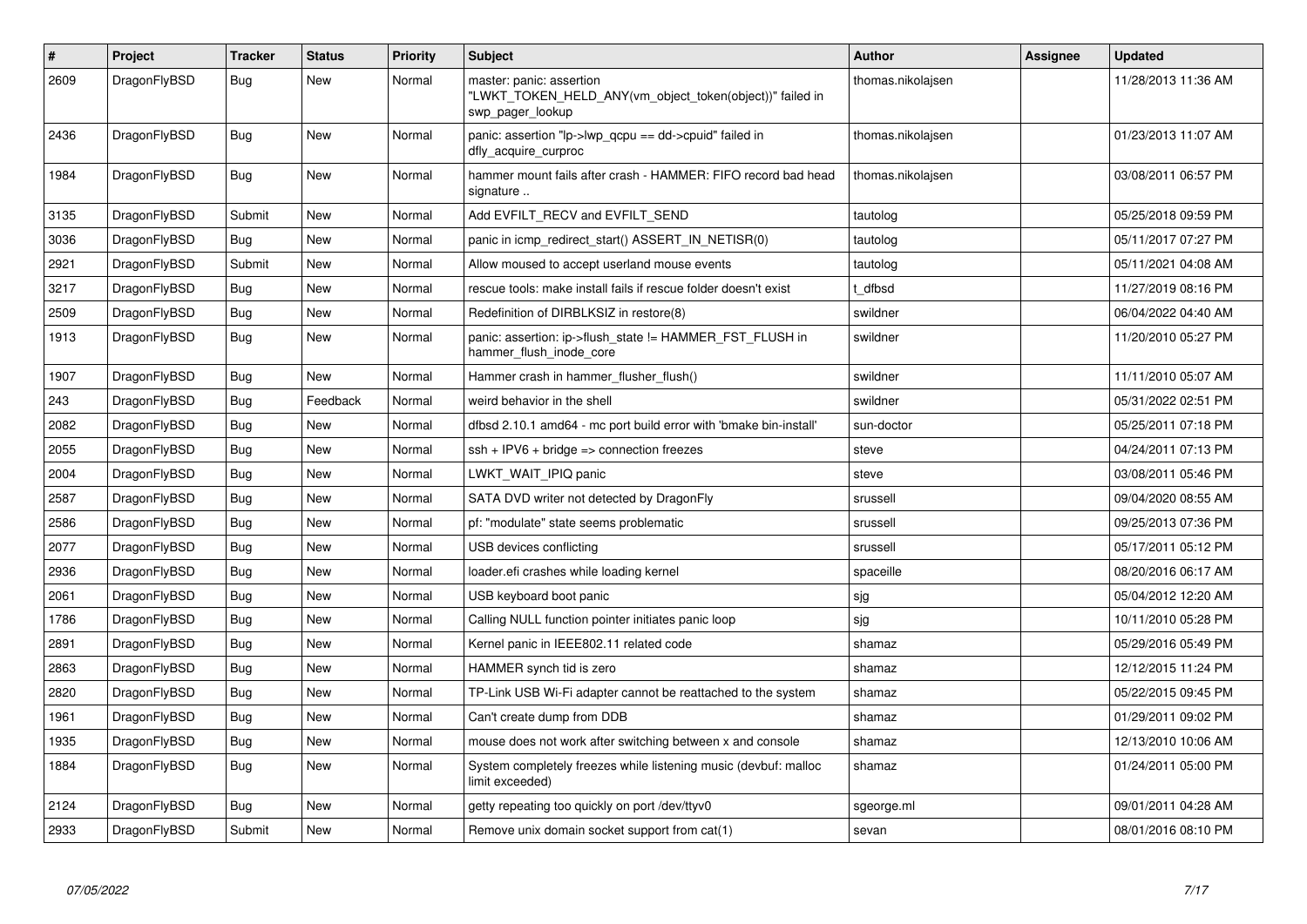| $\vert$ # | Project      | <b>Tracker</b> | <b>Status</b> | <b>Priority</b> | <b>Subject</b>                                                                                  | <b>Author</b> | Assignee | <b>Updated</b>      |
|-----------|--------------|----------------|---------------|-----------------|-------------------------------------------------------------------------------------------------|---------------|----------|---------------------|
| 2924      | DragonFlyBSD | Bug            | New           | Normal          | cat -v fails to tag characters in extended table with M- prefix with<br>some locales            | sevan         |          | 07/11/2016 07:18 AM |
| 2042      | DragonFlyBSD | Bug            | <b>New</b>    | Normal          | kernel panic, when run boot0cfg                                                                 | sepherosa     |          | 05/31/2022 03:01 PM |
| 1944      | DragonFlyBSD | <b>Bug</b>     | <b>New</b>    | Normal          | panic: backing object 0xdea7b258 was somehow re-referenced<br>during collapse!                  | sepherosa     |          | 12/27/2010 02:06 AM |
| 2123      | DragonFlyBSD | Bug            | <b>New</b>    | Normal          | hammer is losing files                                                                          | schmir        |          | 08/30/2011 07:56 PM |
| 3047      | DragonFlyBSD | <b>Bug</b>     | <b>New</b>    | Normal          | <b>HAMMER</b> critical write error                                                              | samuel        |          | 06/19/2019 09:50 AM |
| 2316      | DragonFlyBSD | <b>Bug</b>     | <b>New</b>    | Normal          | Ungraceful invalid password handling for adding a new user in the<br>installer                  | rune          |          | 04/27/2012 11:23 PM |
| 2080      | DragonFlyBSD | <b>Bug</b>     | <b>New</b>    | Normal          | panic: lockmgr thrd sleep: called from interrupt, ipi, or hard code<br>section                  | rumcic        |          | 05/30/2011 05:06 PM |
| 2072      | DragonFlyBSD | Bug            | New           | Normal          | Fatal trap 12: stopped at lwkt send ipig3                                                       | rumcic        |          | 05/17/2011 04:12 AM |
| 1975      | DragonFlyBSD | Bug            | <b>New</b>    | Normal          | Applications seg fault in select() and poll()                                                   | rumcic        |          | 05/31/2022 02:58 PM |
| 1874      | DragonFlyBSD | <b>Bug</b>     | <b>New</b>    | Normal          | mpd listening on all IPs, accepting only on one                                                 | rumcic        |          | 05/08/2011 01:01 PM |
| 1873      | DragonFlyBSD | Bug            | <b>New</b>    | Normal          | Panic upon usb mouse detach and reattaching                                                     | rumcic        |          | 02/01/2011 09:53 AM |
| 1580      | DragonFlyBSD | <b>Bug</b>     | Feedback      | Normal          | Panic (Fatal trap 12: page fault while in kernel mode) while playing<br>with pf and netif names | rumcic        |          | 12/21/2018 01:21 AM |
| 1489      | DragonFlyBSD | Bug            | Feedback      | Normal          | panic: ufs dirbad: bad dir                                                                      | rumcic        |          | 03/10/2013 04:34 AM |
| 1250      | DragonFlyBSD | Bug            | Feedback      | Normal          | Panic upon plugging an USB flash drive into the machine                                         | rumcic        |          | 03/10/2013 05:17 AM |
| 1249      | DragonFlyBSD | <b>Bug</b>     | Feedback      | Normal          | panic: ffs_vfree: freeing free inode                                                            | rumcic        |          | 03/10/2013 05:13 AM |
| 1218      | DragonFlyBSD | Bug            | In Progress   | Normal          | panic: assertion: $error == 0$ in hammer start transaction                                      | rumcic        |          | 05/11/2021 04:00 AM |
| 1192      | DragonFlyBSD | Submit         | New           | Normal          | KKASSERTs in sys/kern/uipc_{msg,socket}.c are too strict                                        | rumcic        |          | 05/11/2021 04:07 AM |
| 3141      | DragonFlyBSD | <b>Bug</b>     | New           | Normal          | dhclient blocks boot process                                                                    | rowo          |          | 12/16/2018 11:01 AM |
| 2738      | DragonFlyBSD | <b>Bug</b>     | <b>New</b>    | Normal          | Hammer: Strange behavior when trying to recover old version of<br>moved file                    | roland        |          | 11/20/2014 08:02 AM |
| 2626      | DragonFlyBSD | <b>Bug</b>     | New           | Normal          | iwn driver drops with error: "firmware error 'iwn_intr: fatal firmware<br>error""               | rodyaj        |          | 01/09/2014 05:50 AM |
| 2430      | DragonFlyBSD | Bug            | <b>New</b>    | Normal          | Alternate Password Hash method                                                                  | robin.carey1  |          | 10/07/2012 06:28 AM |
| 2138      | DragonFlyBSD | <b>Bug</b>     | <b>New</b>    | Normal          | > 100% CPU usage                                                                                | robin.carey1  |          | 09/26/2011 12:20 PM |
| 1836      | DragonFlyBSD | Bug            | New           | Normal          | Incorrect TCP checksum show up in tcpdump                                                       | robgar1       |          | 05/15/2022 11:22 AM |
| 3313      | DragonFlyBSD | Bug            | New           | Normal          | Can't boot from my live USB at all. The kernel loading process<br>hangs.                        | rempas        |          | 06/03/2022 12:16 AM |
| 1560      | DragonFlyBSD | Bug            | Feedback      | Normal          | Unable to modify partition table on ThinkPad T61p during install                                | rehsack       |          | 01/15/2015 08:57 AM |
| 2371      | DragonFlyBSD | Bug            | New           | Normal          | Timezone problem with America/Sao Paulo                                                         | raitech       |          | 05/17/2012 01:42 PM |
| 1942      | DragonFlyBSD | Bug            | New           | Normal          | locking against myself in getcacheblk()?                                                        | qhwt.dfly     |          | 05/31/2022 02:15 PM |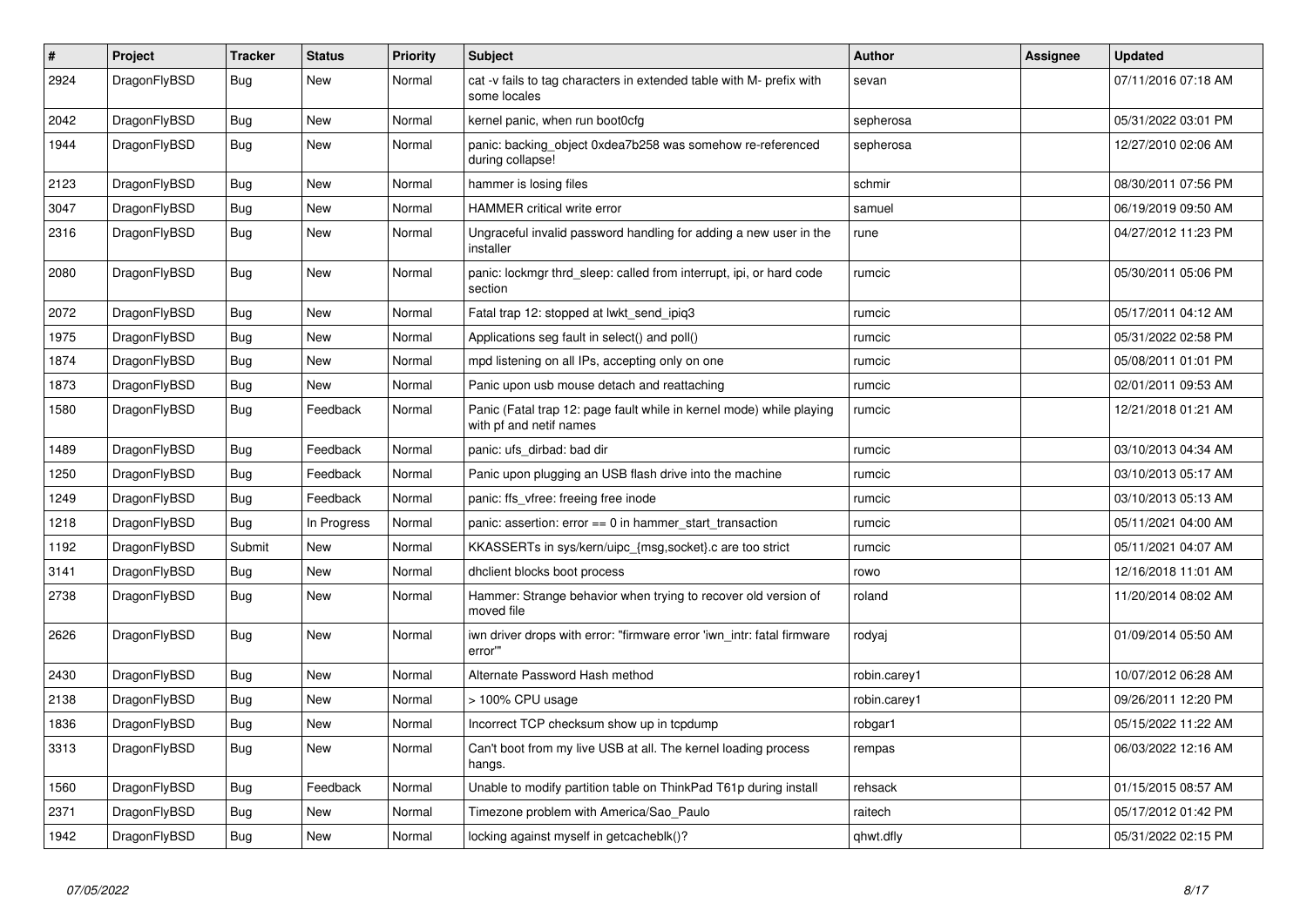| #    | Project      | <b>Tracker</b> | <b>Status</b> | <b>Priority</b> | Subject                                                                                                                                                                                           | <b>Author</b> | Assignee | <b>Updated</b>      |
|------|--------------|----------------|---------------|-----------------|---------------------------------------------------------------------------------------------------------------------------------------------------------------------------------------------------|---------------|----------|---------------------|
| 1917 | DragonFlyBSD | Bug            | <b>New</b>    | Normal          | panic: assertion: (RB_EMPTY(&ip->rec_tree) && (ip->flags &<br>HAMMER INODE XDIRTY) == 0)    (!RB EMPTY(&ip->rec tree)<br>&& (ip->flags & HAMMER_INODE_XDIRTY) != 0) in<br>hammer_flush_inode_done | qhwt.dfly     |          | 11/24/2010 03:23 AM |
| 1577 | DragonFlyBSD | Bug            | Feedback      | Normal          | panic: assertion: leaf->base.obj id == ip->obj id in<br>hammer_ip_delete_range                                                                                                                    | qhwt+dfly     |          | 05/11/2021 04:01 AM |
| 1387 | DragonFlyBSD | Bug            | Feedback      | Normal          | zero-size malloc and ps: kvm getprocs: Bad address                                                                                                                                                | qhwt+dfly     |          | 05/11/2021 04:00 AM |
| 1368 | DragonFlyBSD | <b>Bug</b>     | In Progress   | Normal          | suspend signal race?                                                                                                                                                                              | qhwt+dfly     |          | 05/11/2021 03:51 AM |
| 570  | DragonFlyBSD | <b>Bug</b>     | Feedback      | Normal          | 1.8.x: ACPI problems                                                                                                                                                                              | qhwt+dfly     |          | 06/02/2014 03:45 AM |
| 3245 | DragonFlyBSD | <b>Bug</b>     | <b>New</b>    | Normal          | panic: free: guard1x fail, i915 load from loader.conf                                                                                                                                             | polachok      |          | 08/21/2020 10:36 AM |
| 1101 | DragonFlyBSD | Bug            | Feedback      | Normal          | ohci related panic                                                                                                                                                                                | polachok      |          | 05/11/2021 04:00 AM |
| 3302 | DragonFlyBSD | <b>Bug</b>     | <b>New</b>    | Normal          | Will not boot on System76 Lemur Pro (lemp10)                                                                                                                                                      | piecuch       |          | 11/03/2021 10:21 AM |
| 3298 | DragonFlyBSD | Bug            | <b>New</b>    | Normal          | Running "w" and having logged in via XDM through VNC, "w" prints<br>an extra error message                                                                                                        | piecuch       |          | 10/25/2021 09:16 AM |
| 3239 | DragonFlyBSD | Bug            | <b>New</b>    | Normal          | unable to SIGKILL glitched emacs                                                                                                                                                                  | piecuch       |          | 05/26/2020 03:30 AM |
| 3238 | DragonFlyBSD | <b>Bug</b>     | <b>New</b>    | Normal          | race conditions when printing from vkernel console                                                                                                                                                | piecuch       |          | 05/19/2020 02:50 PM |
| 3247 | DragonFlyBSD | <b>Bug</b>     | <b>New</b>    | Normal          | Kernel panic doing nothing much                                                                                                                                                                   | phma          |          | 09/12/2020 11:40 PM |
| 2816 | DragonFlyBSD | <b>Bug</b>     | <b>New</b>    | Normal          | A multitasking process being debugged can get stuck                                                                                                                                               | phma          |          | 05/19/2015 03:57 AM |
| 2611 | DragonFlyBSD | Bug            | New           | Normal          | Change in IP address results in network not working                                                                                                                                               | phma          |          | 12/05/2013 07:55 PM |
| 2557 | DragonFlyBSD | Bug            | New           | Normal          | stock 3.4.1 kernel halts during booting if dm and dm target crypt<br>are loaded and RAID controller is present                                                                                    | phma          |          | 05/12/2013 10:38 PM |
| 2389 | DragonFlyBSD | <b>Bug</b>     | <b>New</b>    | Normal          | computer crashed while listing processes                                                                                                                                                          | phma          |          | 06/18/2012 02:49 PM |
| 2387 | DragonFlyBSD | <b>Bug</b>     | <b>New</b>    | Normal          | hammer ignores -t during dedup                                                                                                                                                                    | phma          |          | 06/17/2012 12:30 PM |
| 2331 | DragonFlyBSD | <b>Bug</b>     | New           | Normal          | reading mouse mode from unopen file descriptor hangs mouse<br>driver                                                                                                                              | phma          |          | 03/14/2012 09:43 AM |
| 2311 | DragonFlyBSD | <b>Bug</b>     | <b>New</b>    | Normal          | Xorg crash having something to do with drm                                                                                                                                                        | phma          |          | 02/22/2012 09:59 AM |
| 2306 | DragonFlyBSD | Bug            | <b>New</b>    | Normal          | a crash starts the kernel debugger in text mode, but just reboots in X                                                                                                                            | phma          |          | 02/11/2012 08:02 PM |
| 1559 | DragonFlyBSD | <b>Bug</b>     | <b>New</b>    | Normal          | kernel trap                                                                                                                                                                                       | phma          |          | 11/27/2021 08:43 AM |
| 1990 | DragonFlyBSD | <b>Bug</b>     | <b>New</b>    | Normal          | /mnt too large to mount                                                                                                                                                                           | peur.neu      |          | 02/16/2011 11:24 PM |
| 1951 | DragonFlyBSD | <b>Bug</b>     | New           | Normal          | dma timeouts at phyaddr on a good hdd                                                                                                                                                             | peur.neu      |          | 01/04/2011 07:12 AM |
| 1943 | DragonFlyBSD | Bug            | <b>New</b>    | Normal          | hammer assertion panic                                                                                                                                                                            | peter         |          | 12/27/2010 12:45 AM |
| 3226 | DragonFlyBSD | <b>Bug</b>     | New           | Normal          | Xorg freezes in vm: thread stuck in "objtrm1"                                                                                                                                                     | peeter        |          | 04/08/2020 02:10 AM |
| 2970 | DragonFlyBSD | <b>Bug</b>     | New           | Normal          | kernel 4.7: "Is -I" causes panic on UDF filesystem: "bgetvp -<br>overlapping buffer"                                                                                                              | peeter        |          | 12/21/2016 02:46 AM |
| 2898 | DragonFlyBSD | Bug            | New           | Normal          | HAMMER panic                                                                                                                                                                                      | pavalos       |          | 11/03/2018 07:05 AM |
| 2526 | DragonFlyBSD | <b>Bug</b>     | New           | Normal          | hammer cleanup doesn't run on first day of DST                                                                                                                                                    | pavalos       |          | 10/18/2016 05:28 PM |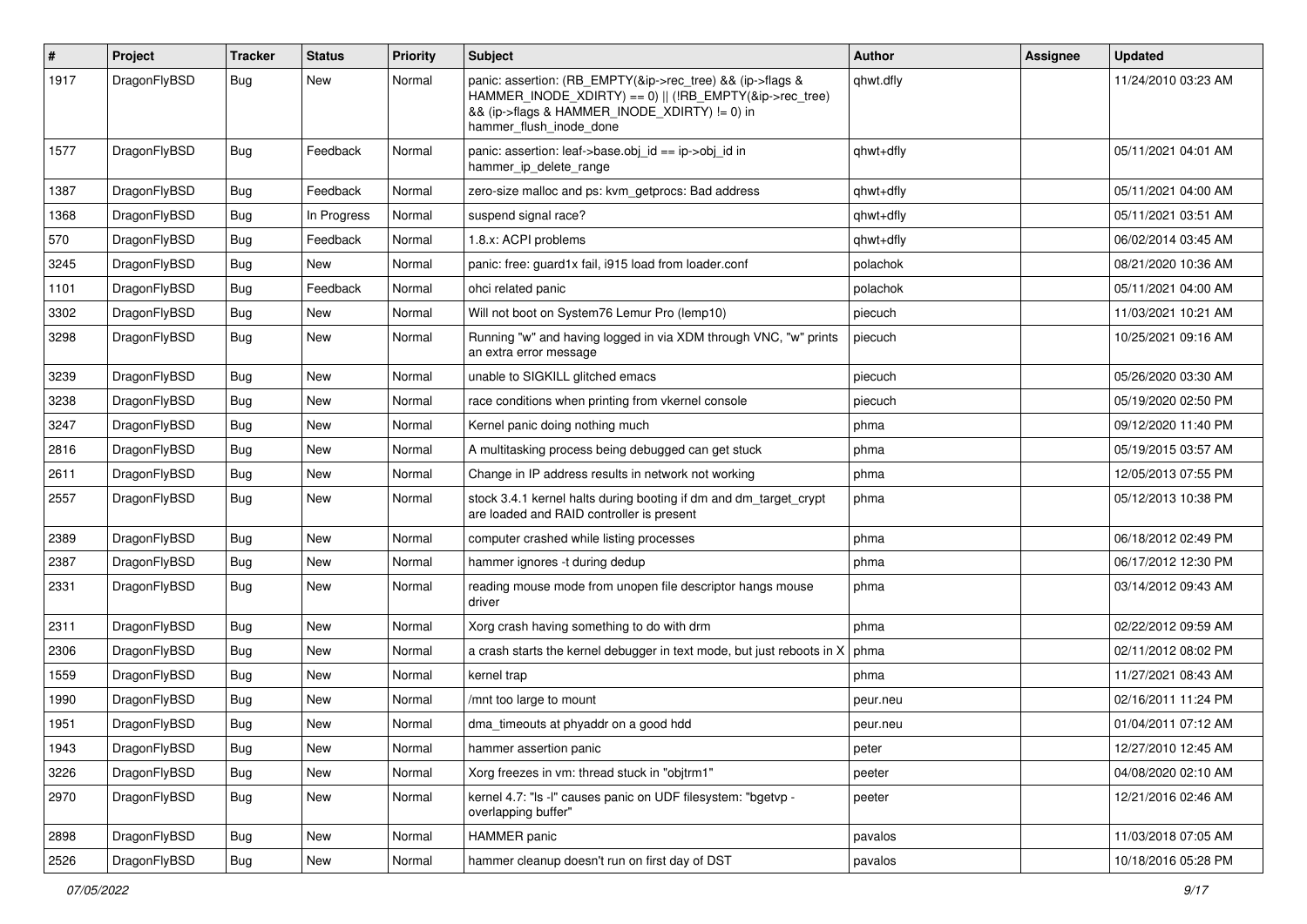| $\sharp$ | Project      | <b>Tracker</b> | <b>Status</b> | <b>Priority</b> | Subject                                                                                                            | <b>Author</b>          | Assignee | <b>Updated</b>      |
|----------|--------------|----------------|---------------|-----------------|--------------------------------------------------------------------------------------------------------------------|------------------------|----------|---------------------|
| 2248     | DragonFlyBSD | <b>Bug</b>     | New           | Normal          | sysctl panic                                                                                                       | pavalos                |          | 11/23/2011 06:23 PM |
| 2199     | DragonFlyBSD | Bug            | New           | Normal          | screen segfaults if utmpx isn't present                                                                            | pavalos                |          | 11/15/2011 10:52 PM |
| 2099     | DragonFlyBSD | <b>Bug</b>     | New           | Normal          | page fault panic in vm system                                                                                      | pavalos                |          | 07/10/2011 08:51 AM |
| 2048     | DragonFlyBSD | <b>Bug</b>     | <b>New</b>    | Normal          | panic: ffs_sync: rofs mod                                                                                          | pavalos                |          | 04/12/2011 05:45 AM |
| 2008     | DragonFlyBSD | Bug            | <b>New</b>    | Normal          | lwkt_setcpu_remote: td->td_flags 00800621 console flood                                                            | pavalos                |          | 03/06/2011 09:37 PM |
| 1949     | DragonFlyBSD | <b>Bug</b>     | <b>New</b>    | Normal          | iwn panic                                                                                                          | pavalos                |          | 01/30/2011 03:21 AM |
| 2874     | DragonFlyBSD | <b>Bug</b>     | New           | Normal          | make world DESTDIR=/emptydir fails                                                                                 | pascii                 |          | 12/25/2015 07:04 AM |
| 3152     | DragonFlyBSD | <b>Bug</b>     | Feedback      | Normal          | Console's size in ttyv0 and single user mode is sticking to 80x25,<br>while ttyv1 can make use of the whole screen | overtime               |          | 02/24/2019 01:08 AM |
| 2802     | DragonFlyBSD | Bug            | <b>New</b>    | Normal          | USB Wifi urtwn0 crash from cd boot                                                                                 | opvalues               |          | 03/10/2015 01:07 AM |
| 2799     | DragonFlyBSD | <b>Bug</b>     | New           | Normal          | Fatal trap 12 caused by moused(8) -p /dev/cual0                                                                    | opvalues               |          | 03/04/2015 11:01 PM |
| 3052     | DragonFlyBSD | <b>Bug</b>     | <b>New</b>    | Normal          | panic DragonFly v4.8.1-RELEASE by mounting a malformed NTFS<br>image [64.000]                                      | open.source@ribose.com |          | 08/14/2017 03:22 AM |
| 3051     | DragonFlyBSD | Bug            | New           | Normal          | panic DragonFly v4.8.1-RELEASE by mounting a malformed NTFS<br>image [12.000]                                      | open.source@ribose.com |          | 08/14/2017 03:20 AM |
| 3049     | DragonFlyBSD | Bug            | <b>New</b>    | Normal          | panic DragonFly v4.8.1-RELEASE by mounting a malformed<br>msdosfs image [12.128]                                   | open.source@ribose.com |          | 08/14/2017 02:53 AM |
| 2622     | DragonFlyBSD | Bug            | <b>New</b>    | Normal          | VAIO FIT15E fn keys support                                                                                        | nonsolosoft            |          | 12/31/2013 01:31 AM |
| 2621     | DragonFlyBSD | <b>Bug</b>     | <b>New</b>    | Normal          | core dump using cdrom                                                                                              | nonsolosoft            |          | 12/27/2013 12:43 AM |
| 2412     | DragonFlyBSD | <b>Bug</b>     | New           | Normal          | wlan0 fails to get address via dhclient                                                                            | nonsolosoft            |          | 08/30/2012 05:55 AM |
| 2182     | DragonFlyBSD | Bug            | <b>New</b>    | Normal          | if msk PHY FIFO underrun/overflow                                                                                  | nonsolosoft            |          | 09/03/2012 06:39 AM |
| 1193     | DragonFlyBSD | <b>Bug</b>     | New           | Normal          | kernel doesn't recognize cdrom drive                                                                               | nonsolosoft            |          | 01/25/2014 09:11 PM |
| 3215     | DragonFlyBSD | Bug            | New           | Normal          | Hang in tcdrain(3) after write(3)                                                                                  | noloader               |          | 11/25/2019 03:08 PM |
| 2098     | DragonFlyBSD | Submit         | <b>New</b>    | Normal          | [PATCH] correct ath man page example<br>(/usr/src/share/man/man4/ath.4)                                            | nobody                 |          | 11/15/2011 12:27 AM |
| 2958     | DragonFlyBSD | Bug            | Feedback      | Normal          | Hammer FS dies during pruning after massive write load                                                             | neilb                  |          | 10/11/2016 04:20 AM |
| 2957     | DragonFlyBSD | <b>Bug</b>     | Feedback      | Normal          | swapoff -a followed by swapon -a doesn't give your swap back                                                       | neilb                  |          | 10/09/2016 04:17 AM |
| 2104     | DragonFlyBSD | <b>Bug</b>     | New           | Normal          | network configuration seg. fault on install CD                                                                     | navratil               |          | 07/26/2011 07:55 AM |
| 1144     | DragonFlyBSD | <b>Bug</b>     | Feedback      | Normal          | Incorrect clock under KVM                                                                                          | msylvan                |          | 03/09/2013 01:17 PM |
| 3218     | DragonFlyBSD | <b>Bug</b>     | <b>New</b>    | Normal          | Kernel panics are not sent to comconsole when booted over EFI                                                      | mqudsi                 |          | 12/02/2019 08:52 PM |
| 3317     | DragonFlyBSD | <b>Bug</b>     | In Progress   | Normal          | Network vtnet0 not working on Hetzner cloud                                                                        | mneumann               |          | 06/18/2022 03:55 AM |
| 3235     | DragonFlyBSD | <b>Bug</b>     | New           | Normal          | Kernel panic in devfs vnops.c                                                                                      | mneumann               |          | 04/28/2020 07:00 AM |
| 3222     | DragonFlyBSD | <b>Bug</b>     | New           | Normal          | gcc - undefined reference to '__atomic_load' (missing libatomic?)                                                  | mneumann               |          | 02/08/2020 02:45 AM |
| 2972     | DragonFlyBSD | <b>Bug</b>     | <b>New</b>    | Normal          | ipfw3 "deny to me" does not work correctly                                                                         | mneumann               |          | 12/27/2016 12:11 PM |
| 2881     | DragonFlyBSD | <b>Bug</b>     | New           | Normal          | Pulseaudio hangs/resets system when starting X11                                                                   | mneumann               |          | 01/09/2016 03:08 AM |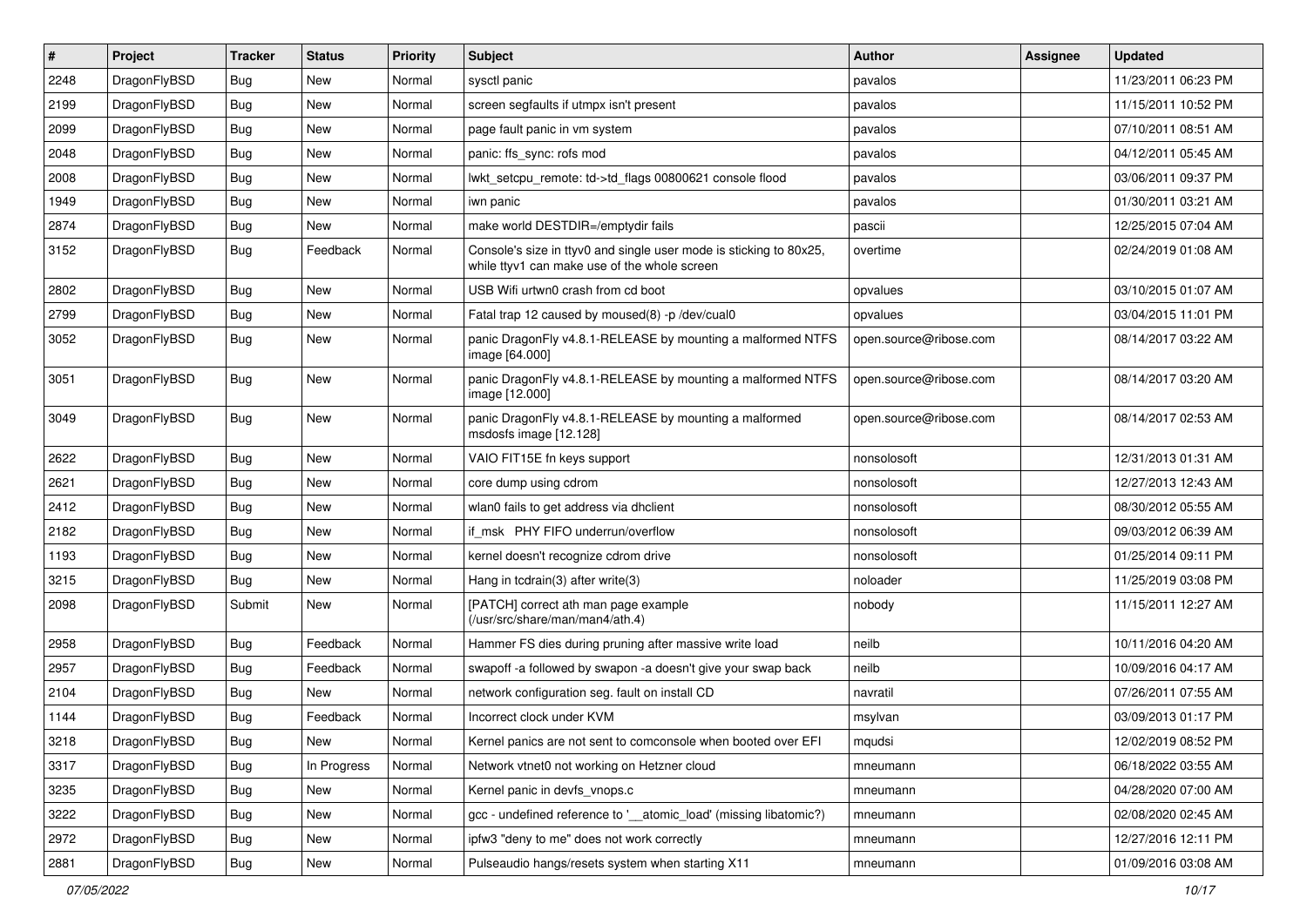| #    | Project      | <b>Tracker</b> | <b>Status</b> | <b>Priority</b> | <b>Subject</b>                                                                                             | <b>Author</b> | Assignee | <b>Updated</b>      |
|------|--------------|----------------|---------------|-----------------|------------------------------------------------------------------------------------------------------------|---------------|----------|---------------------|
| 2788 | DragonFlyBSD | Bug            | <b>New</b>    | Normal          | ioctl GSLICEINFO: Not working for vnode slice                                                              | mneumann      |          | 02/12/2015 07:49 AM |
| 2644 | DragonFlyBSD | <b>Bug</b>     | Feedback      | Normal          | 3.6.0-REL trap 9 on boot                                                                                   | memmerto      |          | 11/27/2021 08:08 AM |
| 2598 | DragonFlyBSD | <b>Bug</b>     | <b>New</b>    | Normal          | i386 via USB Booting                                                                                       | mbzadegan     |          | 10/21/2013 02:28 AM |
| 2067 | DragonFlyBSD | Bug            | <b>New</b>    | Normal          | sound/pcm: "play interrupt timeout, channel dead"                                                          | matthiasr     |          | 05/11/2021 03:55 AM |
| 1860 | DragonFlyBSD | <b>Bug</b>     | Feedback      | Normal          | Panic while creating UFS fs on vn(4) for initrd                                                            | matthias      |          | 02/29/2012 07:16 AM |
| 3035 | DragonFlyBSD | Bug            | New           | Normal          | panic: assertion "cpu $>= 0$ && cpu < ncpus" failed in netisr cpuport<br>at /usr/src/sys/net/netisr2.h:87  | masu          |          | 05/11/2017 01:24 AM |
| 2809 | DragonFlyBSD | Bug            | <b>New</b>    | Normal          | hammer mirror-stream                                                                                       | masu          |          | 04/10/2015 12:33 AM |
| 2167 | DragonFlyBSD | <b>Bug</b>     | <b>New</b>    | Normal          | shutdown/reboot fails after uptime msg                                                                     | marino        |          | 11/28/2011 03:01 AM |
| 2531 | DragonFlyBSD | <b>Bug</b>     | <b>New</b>    | Normal          | camcontrol fails to disable APM                                                                            | m.lombardi85  |          | 03/23/2013 12:28 PM |
| 2808 | DragonFlyBSD | <b>Bug</b>     | <b>New</b>    | Normal          | X freeze by switching between X and VT - results in black screen                                           | lukesky333    |          | 05/11/2021 03:55 AM |
| 2434 | DragonFlyBSD | Bug            | <b>New</b>    | Normal          | BTX Halted - Boot fails on USB/GUI                                                                         | lucmv         |          | 10/17/2012 08:12 PM |
| 2565 | DragonFlyBSD | <b>Bug</b>     | <b>New</b>    | Normal          | "ifconfig ix0 up" panic                                                                                    | Itpig402a     |          | 06/03/2013 05:46 AM |
| 3310 | DragonFlyBSD | Bug            | In Progress   | Normal          | NVMM+QEMU fail to boot with UEFI: Mem Assist Failed<br>[gpa=0xfffffff0]                                    | liweitianux   |          | 01/11/2022 03:22 PM |
| 2917 | DragonFlyBSD | <b>Bug</b>     | New           | Normal          | da8: reading primary partition table: error accessing offset<br>000000000000 for 512                       | liweitianux   |          | 05/11/2021 08:43 PM |
| 2892 | DragonFlyBSD | <b>Bug</b>     | <b>New</b>    | Normal          | swap_pager:indefinite wait bufferf error                                                                   | lhmwzy        |          | 02/21/2016 10:32 PM |
| 2288 | DragonFlyBSD | <b>Bug</b>     | Feedback      | Normal          | Random IO performance loss introduced since January 1st                                                    | lentferj      |          | 01/23/2013 04:21 PM |
| 1939 | DragonFlyBSD | Bug            | <b>New</b>    | Normal          | Panic on nightly build and stress test box                                                                 | lentferj      |          | 12/18/2010 08:41 AM |
| 1916 | DragonFlyBSD | Bug            | <b>New</b>    | Normal          | Constant crashes on x86_64 with UFS                                                                        | lentferj      |          | 11/21/2010 07:40 PM |
| 1727 | DragonFlyBSD | <b>Bug</b>     | Feedback      | Normal          | CD boot panic (2.6.1) (usb?)                                                                               | kiril         |          | 05/15/2022 05:10 AM |
| 2645 | DragonFlyBSD | <b>Bug</b>     | <b>New</b>    | Normal          | panic with dsched fq and ioprio                                                                            | jyoung15      |          | 02/20/2014 07:29 AM |
| 2444 | DragonFlyBSD | <b>Bug</b>     | <b>New</b>    | Normal          | Crash during Hammer overnight cleanup                                                                      | justin        |          | 11/04/2012 07:58 AM |
| 2090 | DragonFlyBSD | <b>Bug</b>     | Feedback      | Normal          | snd_hda does not support headphone automute                                                                | justin        |          | 03/29/2012 08:03 PM |
| 2245 | DragonFlyBSD | <b>Bug</b>     | <b>New</b>    | Normal          | panic: assertion "ref < &td->td_toks_end" failed in lwkt_gettoken at<br>/usr/src/sys/kern/lwkt_token.c:588 | juanfra684    |          | 11/22/2011 07:41 PM |
| 2153 | DragonFlyBSD | Bug            | <b>New</b>    | Normal          | Too many unuseful warnings at boot                                                                         | juanfra684    |          | 10/18/2011 10:16 PM |
| 1717 | DragonFlyBSD | <b>Bug</b>     | Feedback      | Normal          | HAMMER panic in hammer_cursor_down()                                                                       | josepht1      |          | 05/11/2021 04:05 AM |
| 2568 | DragonFlyBSD | <b>Bug</b>     | New           | Normal          | AHCI panic                                                                                                 | josepht       |          | 06/07/2013 05:52 PM |
| 2013 | DragonFlyBSD | Bug            | In Progress   | Normal          | oversized DMA request loop                                                                                 | josepht       |          | 05/11/2021 04:06 AM |
| 1745 | DragonFlyBSD | <b>Bug</b>     | Feedback      | Normal          | kmalloc panic                                                                                              | josepht       |          | 05/11/2021 04:05 AM |
| 1330 | DragonFlyBSD | <b>Bug</b>     | Feedback      | Normal          | Hammer, usb disk, SYNCHRONIZE CACHE failure                                                                | josepht       |          | 06/02/2014 04:56 AM |
| 2712 | DragonFlyBSD | <b>Bug</b>     | New           | Normal          | connect(2) returns EINVAL when retrying after ECONNREFUSED                                                 | jorisgio      |          | 08/14/2014 05:31 PM |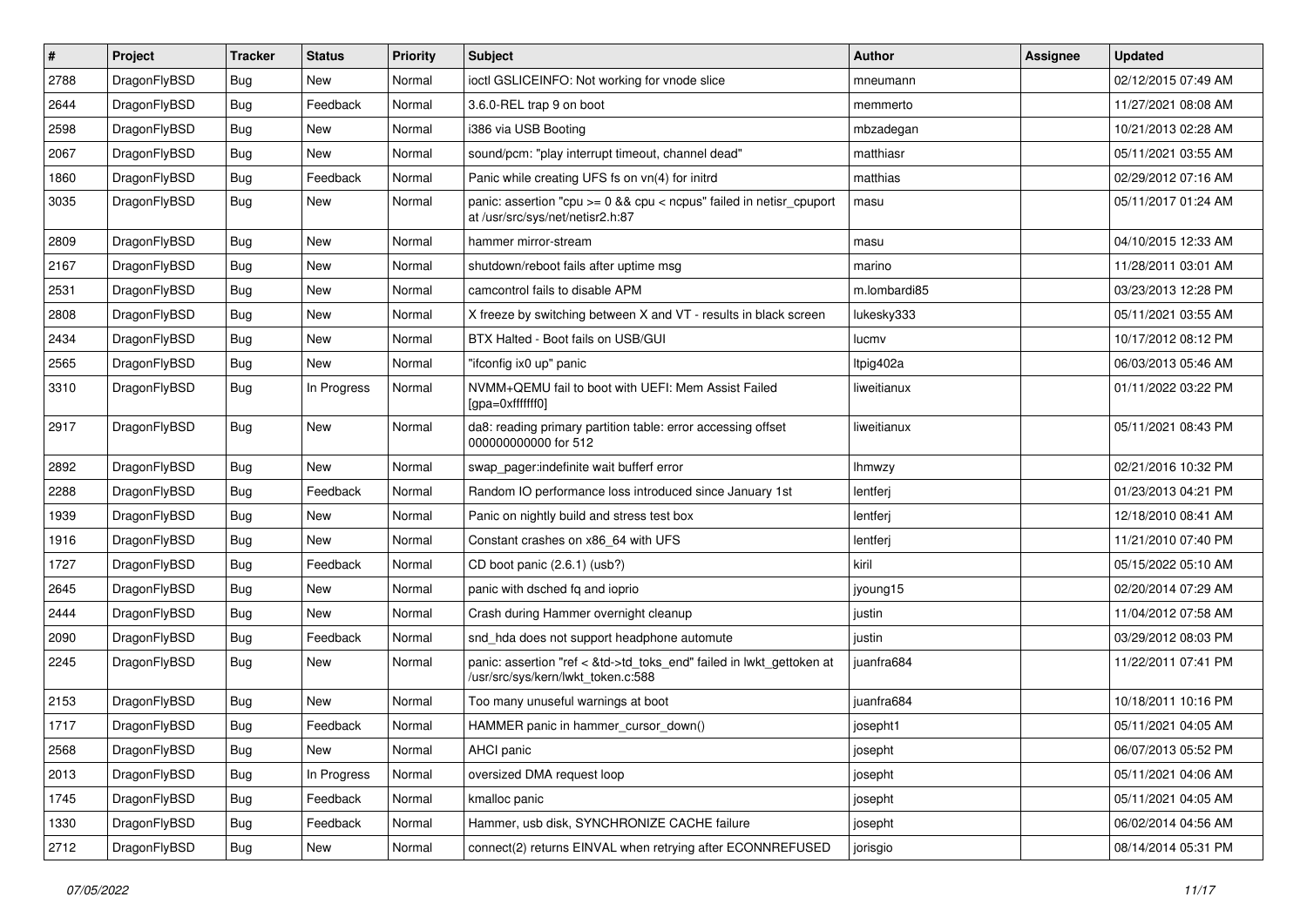| $\pmb{\#}$ | Project      | <b>Tracker</b> | <b>Status</b> | <b>Priority</b> | <b>Subject</b>                                                                          | <b>Author</b>   | <b>Assignee</b> | <b>Updated</b>      |
|------------|--------------|----------------|---------------|-----------------|-----------------------------------------------------------------------------------------|-----------------|-----------------|---------------------|
| 2890       | DragonFlyBSD | Bug            | New           | Normal          | not able to boot usb installer on Toshiba Chromebook 2                                  | johnnywhishbone |                 | 02/22/2016 03:42 AM |
| 2731       | DragonFlyBSD | Bug            | In Progress   | Normal          | Screen full of random colors when starting Xorg with Intel Haswell<br>HD Graphics P4600 | ikatzmaier      |                 | 11/12/2014 04:08 PM |
| 2369       | DragonFlyBSD | Bug            | <b>New</b>    | Normal          | panic: Bad link elm 0xffffffe07edf6068 next->prev != elm                                | jaydg           |                 | 08/15/2012 03:04 AM |
| 2308       | DragonFlyBSD | Bug            | <b>New</b>    | Normal          | System freeze when unloading snd_hda                                                    | jaydg           |                 | 02/19/2012 07:15 AM |
| 3134       | DragonFlyBSD | <b>Bug</b>     | New           | Normal          | RFC 3021 (/31 networks) appear to be unsupported                                        | jailbird        |                 | 05/16/2018 11:03 PM |
| 2604       | DragonFlyBSD | Bug            | <b>New</b>    | Normal          | dell laptop does not boot with LATEST                                                   | isenmann        |                 | 11/20/2013 02:07 AM |
| 3029       | DragonFlyBSD | <b>Bug</b>     | New           | Normal          | Running DflyBSD 4.8 on FreeBSD bhyve as a guest                                         | iron            |                 | 05/13/2022 04:33 AM |
| 3189       | DragonFlyBSD | Bug            | <b>New</b>    | Normal          | Allow DragonFly Mail Agent to accept an alternate config via<br>command line switch     | iang            |                 | 08/16/2021 12:42 AM |
| 3206       | DragonFlyBSD | Submit         | New           | Normal          | update psm/kbd to FreeBSD 12.0 code                                                     | htse            |                 | 10/05/2019 03:49 PM |
| 3201       | DragonFlyBSD | Submit         | New           | Normal          | Fixes make search display                                                               | htse            |                 | 08/20/2021 04:02 PM |
| 2125       | DragonFlyBSD | Bug            | <b>New</b>    | Normal          | Weird garbage in dmesg                                                                  | herrgard        |                 | 08/30/2011 08:04 PM |
| 2045       | DragonFlyBSD | <b>Bug</b>     | New           | Normal          | ral(4): Fatal trap 12: page fault while in kernel mode (two panics)                     | herrgard        |                 | 11/03/2011 05:34 PM |
| 1563       | DragonFlyBSD | Bug            | Feedback      | Normal          | reset(1) doesn't reset terminal to the defaults                                         | hasso           |                 | 03/10/2013 04:17 AM |
| 1525       | DragonFlyBSD | Bug            | New           | Normal          | boehm-gc problems                                                                       | hasso           |                 | 10/13/2012 07:13 PM |
| 1502       | DragonFlyBSD | Bug            | In Progress   | Normal          | Lock while deleting files from nohistory HAMMER directories                             | hasso           |                 | 03/10/2013 04:28 AM |
| 1486       | DragonFlyBSD | Bug            | Feedback      | Normal          | Interrupt storm related to SATA DVD device                                              | hasso           |                 | 05/11/2021 04:01 AM |
| 2094       | DragonFlyBSD | Bug            | New           | Normal          | Segfault when gdb printing backtrace from core dump                                     | greenrd         |                 | 06/25/2011 04:14 PM |
| 3165       | DragonFlyBSD | Bug            | <b>New</b>    | Normal          | Looping at boot time                                                                    | gop             |                 | 12/28/2018 01:04 PM |
| 2803       | DragonFlyBSD | Bug            | <b>New</b>    | Normal          | HAMMER: Warning: UNDO area too small!                                                   | ftigeot         |                 | 03/11/2015 03:42 PM |
| 2674       | DragonFlyBSD | Bug            | New           | Normal          | <b>GPT Support</b>                                                                      | ftigeot         |                 | 12/28/2015 02:54 PM |
| 2619       | DragonFlyBSD | Bug            | New           | Normal          | DragonFly 3.6 can't be installed on a 6TB volume                                        | ftigeot         |                 | 02/23/2014 11:55 PM |
| 2535       | DragonFlyBSD | Bug            | <b>New</b>    | Normal          | Imap processes apparentlt blocked on disk I/O                                           | ftigeot         |                 | 04/02/2013 09:31 AM |
| 2122       | DragonFlyBSD | Submit         | <b>New</b>    | Normal          | [Review] Fixes to the VFS layer                                                         | ftigeot         |                 | 05/31/2022 03:25 PM |
| 2051       | DragonFlyBSD | Bug            | <b>New</b>    | Normal          | No ipv6 lan route entry created on 2.10                                                 | ftigeot         |                 | 04/21/2011 10:37 AM |
| 1923       | DragonFlyBSD | Bug            | New           | Normal          | Abysmal NFS performance with IPv6                                                       | ftigeot         |                 | 12/05/2010 09:34 PM |
| 1826       | DragonFlyBSD | Bug            | New           | Normal          | panic during boot: assertion so->so_port  in tcp_input                                  | ftigeot         |                 | 05/15/2022 11:05 AM |
| 1818       | DragonFlyBSD | Bug            | New           | Normal          | panic: Bad tailq NEXT (kqueue issue ?)                                                  | ftigeot         |                 | 05/15/2022 11:40 AM |
| 1899       | DragonFlyBSD | <b>Bug</b>     | New           | Normal          | Keyboard doesn't work                                                                   | fransm          |                 | 05/15/2022 03:32 PM |
| 846        | DragonFlyBSD | Bug            | Feedback      | Normal          | USB bugs:usb mouse can't used!                                                          | frankning       |                 | 01/15/2015 08:36 AM |
| 1672       | DragonFlyBSD | <b>Bug</b>     | Feedback      | Normal          | panic (trap 12) around btree_search() in 2.4.1-RELEASE                                  | floid           |                 | 01/19/2015 03:36 AM |
| 979        | DragonFlyBSD | <b>Bug</b>     | Feedback      | Normal          | Failure-prone USB mass storage (SB600? msdosfs? CAM?)                                   | floid           |                 | 01/15/2015 08:38 AM |
| 2569       | DragonFlyBSD | Bug            | New           | Normal          | ctime NFS                                                                               | ferney          |                 | 08/11/2013 04:35 AM |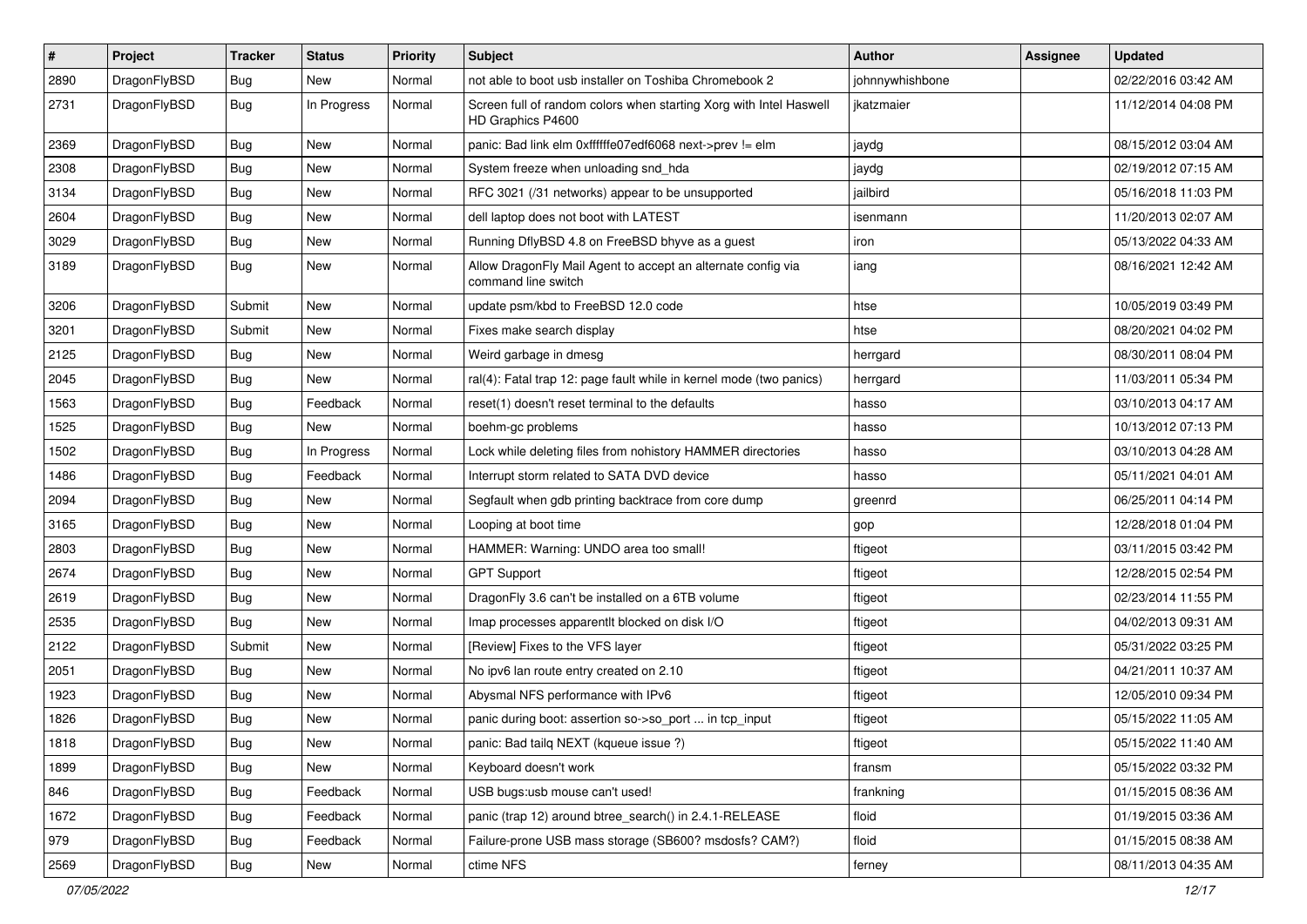| $\pmb{\#}$ | Project      | <b>Tracker</b> | <b>Status</b> | <b>Priority</b> | Subject                                                                                                                                                   | Author        | Assignee | <b>Updated</b>      |
|------------|--------------|----------------|---------------|-----------------|-----------------------------------------------------------------------------------------------------------------------------------------------------------|---------------|----------|---------------------|
| 2075       | DragonFlyBSD | Bug            | <b>New</b>    | Normal          | pflogd on x86_64                                                                                                                                          | fanch         |          | 05/16/2011 04:04 PM |
| 3276       | DragonFlyBSD | Submit         | New           | Normal          | Add option controlling whether gpt expand expands the last partition<br>(needs testing)                                                                   | falsifian     |          | 07/10/2021 03:35 AM |
| 2544       | DragonFlyBSD | Bug            | New           | Normal          | live DVD system boot (menu option 1) caused db> prompt on<br>PE1950                                                                                       | estrabd       |          | 05/11/2021 03:54 AM |
| 2254       | DragonFlyBSD | Bug            | New           | Normal          | panic: assertion "ref < &td->td_toks_end" failed in lwkt_gettoken at<br>/usr/src/sys/kern/lwkt_token.c:588                                                | eocallaghan   |          | 12/05/2011 10:21 PM |
| 2164       | DragonFlyBSD | <b>Bug</b>     | <b>New</b>    | Normal          | panic on reboot from usb.                                                                                                                                 | eocallaghan   |          | 10/27/2011 09:29 AM |
| 2161       | DragonFlyBSD | Bug            | <b>New</b>    | Normal          | Outdated xorg.conf file gets installed into etc and screws up mouse                                                                                       | eocallaghan   |          | 10/27/2011 01:51 PM |
| 2158       | DragonFlyBSD | Bug            | <b>New</b>    | Normal          | iwn panics with assertion on boot.                                                                                                                        | eocallaghan   |          | 10/24/2011 04:13 PM |
| 1592       | DragonFlyBSD | Bug            | Feedback      | Normal          | AcpiOSUnmapMemory: Warning, deallocation did not track<br>allocation.                                                                                     | eocallaghan   |          | 06/02/2014 07:45 AM |
| 1591       | DragonFlyBSD | Bug            | Feedback      | Normal          | Lenovo X301 hangs with AHCI Driver CMD TIMEOUT<br>STS=d0 <bsy></bsy>                                                                                      | eocallaghan   |          | 05/11/2021 04:05 AM |
| 1877       | DragonFlyBSD | Bug            | New           | Normal          | Freeze during 1st hammer cleanup after new install                                                                                                        | elekktretterr |          | 05/15/2022 11:43 AM |
| 1669       | DragonFlyBSD | <b>Bug</b>     | In Progress   | Normal          | Drive wont open using button                                                                                                                              | elekktretterr |          | 02/29/2012 12:05 PM |
| 1668       | DragonFlyBSD | Bug            | Feedback      | Normal          | Power button not working                                                                                                                                  | elekktretterr |          | 03/10/2013 06:22 AM |
| 1634       | DragonFlyBSD | <b>Bug</b>     | New           | Normal          | panic: spin lock: 0xe4ad1320, indefinitive wait!                                                                                                          | elekktretterr |          | 01/19/2015 03:21 AM |
| 1613       | DragonFlyBSD | Bug            | Feedback      | Normal          | USB Keyboard not working on master                                                                                                                        | elekktretterr |          | 05/11/2021 04:05 AM |
| 1463       | DragonFlyBSD | Bug            | New           | Normal          | Mountroot before drives are initialized                                                                                                                   | elekktretterr |          | 12/07/2010 01:30 PM |
| 1456       | DragonFlyBSD | <b>Bug</b>     | Feedback      | Normal          | Microsoft wireless desktop problems                                                                                                                       | elekktretterr |          | 01/15/2015 08:34 AM |
| 1454       | DragonFlyBSD | Bug            | Feedback      | Normal          | Unable to boot from external USB DVD drive                                                                                                                | elekktretterr |          | 05/11/2021 04:01 AM |
| 1194       | DragonFlyBSD | Bug            | <b>New</b>    | Normal          | SCSI errors while trying to copy photos from my camera                                                                                                    | elekktretterr |          | 01/14/2015 04:39 PM |
| 1181       | DragonFlyBSD | Bug            | In Progress   | Normal          | ACX111 panic                                                                                                                                              | elekktretterr |          | 05/11/2021 04:00 AM |
| 3117       | DragonFlyBSD | Bug            | New           | Normal          | Problem with colours if "intel" video-driver used                                                                                                         | dpostolov     |          | 01/07/2018 11:35 PM |
| 3116       | DragonFlyBSD | Bug            | <b>New</b>    | Normal          | da0 detects on very big volume if to remove usb install stick and<br>reboot on Intel NUC5PPYH                                                             | dpostolov     |          | 01/07/2018 09:40 PM |
| 1774       | DragonFlyBSD | Bug            | <b>New</b>    | Normal          | New IP header cleanup branch available for testing                                                                                                        | dillon        |          | 05/15/2022 10:59 AM |
| 1448       | DragonFlyBSD | Bug            | Feedback      | Normal          | panic: assertion: _tp->tt_msg->tt_cpuid == mycpuid in<br>tcp_callout_active tcp_output tcp_usr_send netmsg_pru_send<br>netmsg_service tcpmsg_service_loop | dillon        |          | 05/11/2021 04:00 AM |
| 1429       | DragonFlyBSD | <b>Bug</b>     | Feedback      | Normal          | vkernel bug - "mfree: m->m_nextpkt != NULL"                                                                                                               | dillon        |          | 05/11/2021 04:00 AM |
| 1336       | DragonFlyBSD | <b>Bug</b>     | In Progress   | Normal          | Still looking for reports of missed directory entries w/ HAMMER                                                                                           | dillon        |          | 05/11/2021 04:00 AM |
| 2708       | DragonFlyBSD | <b>Bug</b>     | New           | Normal          | unable to send TCP nor UDP on age(4) interface                                                                                                            | dermiste      |          | 05/11/2021 03:54 AM |
| 3147       | DragonFlyBSD | Submit         | New           | Normal          | Enable headless installation                                                                                                                              | ddegroot      |          | 10/09/2018 01:25 PM |
| 3076       | DragonFlyBSD | Bug            | New           | Normal          | sys/dev/netif/ig_hal/e1000_ich8lan.c:1594: sanity checking mixup ?                                                                                        | dcb           |          | 10/11/2017 01:58 AM |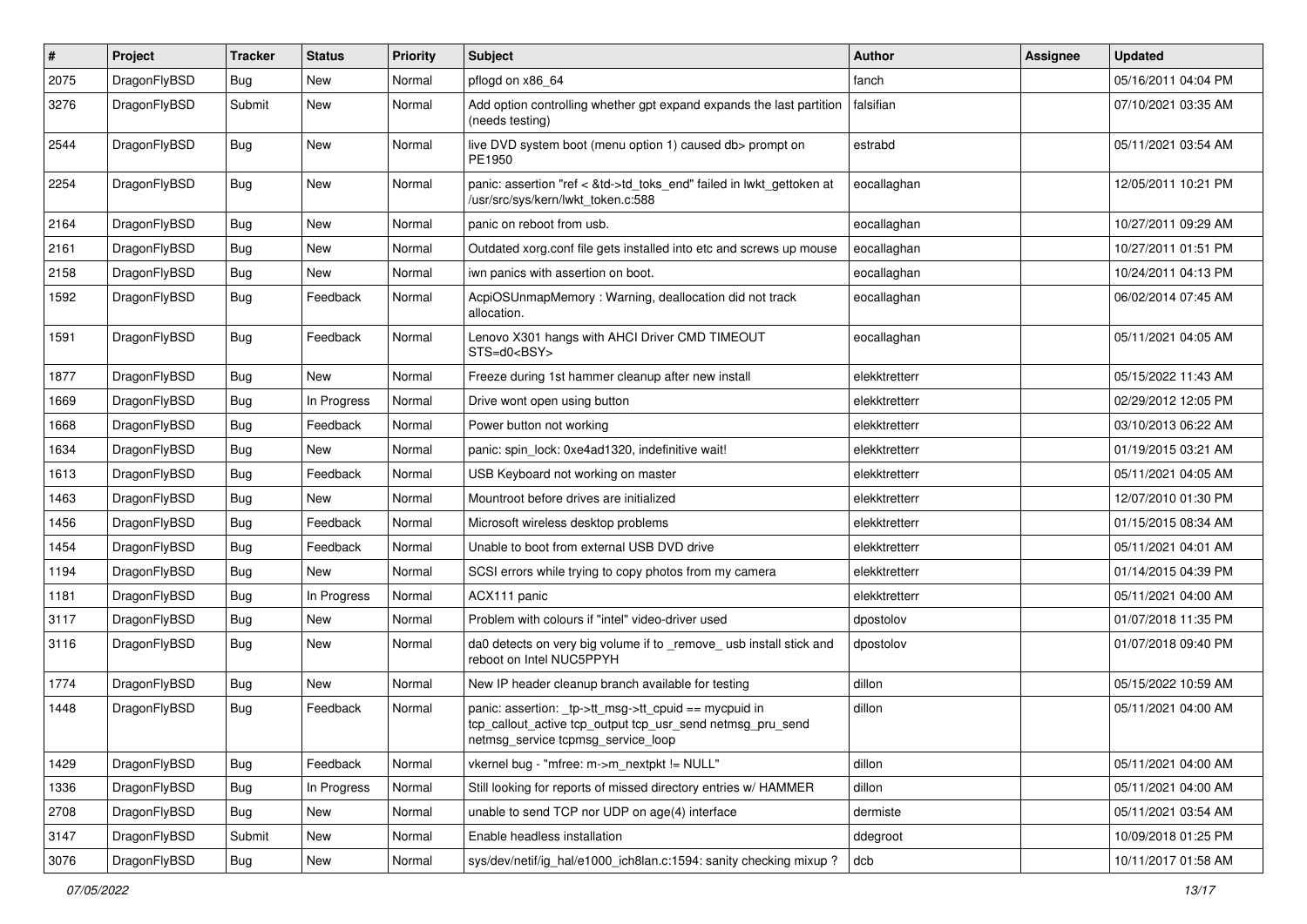| $\pmb{\#}$ | Project      | <b>Tracker</b> | <b>Status</b> | <b>Priority</b> | <b>Subject</b>                                                                                         | Author        | Assignee | <b>Updated</b>      |
|------------|--------------|----------------|---------------|-----------------|--------------------------------------------------------------------------------------------------------|---------------|----------|---------------------|
| 3025       | DragonFlyBSD | Bug            | New           | Normal          | sys/dev/powermng/powernow/powernow.c:284: bad comparison?                                              | dcb           |          | 09/23/2017 07:45 AM |
| 3022       | DragonFlyBSD | <b>Bug</b>     | <b>New</b>    | Normal          | sys/dev/netif/ath/ath/if_ath.c:2142: strange bitmask?                                                  | dcb           |          | 04/11/2017 11:49 AM |
| 3021       | DragonFlyBSD | Bug            | In Progress   | Normal          | sys/dev/drm/i915/i915_gem_stolen.c:115]: (error) Signed integer<br>overflow for expression '65535<<20' | dcb           |          | 04/11/2017 12:46 PM |
| 3018       | DragonFlyBSD | Bug            | <b>New</b>    | Normal          | sys/bus/u4b/wlan/if_run.c:5464]: (style) Redundant condition                                           | dcb           |          | 04/11/2017 11:26 AM |
| 3011       | DragonFlyBSD | Bug            | In Progress   | Normal          | dragonfly/sys/dev/netif/re/re.c: suspicious code?                                                      | dcb           |          | 07/29/2017 01:26 AM |
| 2994       | DragonFlyBSD | Bug            | <b>New</b>    | Normal          | Intermittent boot hangs after git: hammer - HAMMER Version 7                                           | davshao       |          | 03/30/2017 02:06 PM |
| 2835       | DragonFlyBSD | Bug            | <b>New</b>    | Normal          | /usr/include/c++/5.0/bits/c++locale.h likes<br>POSIX_C_SOURCE>=200809                                  | davshao       |          | 11/18/2015 03:40 AM |
| 2688       | DragonFlyBSD | Bug            | New           | Normal          | 67613368bdda7 Fix wrong checks for U4B presence Asrock Z77M<br>difficulty detecting USB keyboard       | davshao       |          | 06/28/2014 07:08 PM |
| 2652       | DragonFlyBSD | Bug            | New           | Normal          | 189a0ff3761b47  ix: Implement MSI-X support locks up Lenovo<br>S10 Intel Atom n270                     | davshao       |          | 05/14/2014 01:55 AM |
| 2414       | DragonFlyBSD | <b>Bug</b>     | In Progress   | Normal          | Lenovo S10 acpi freeze (not new)                                                                       | davshao       |          | 05/11/2021 04:13 AM |
| 3243       | DragonFlyBSD | Bug            | New           | Normal          | SMART status not reported properly for SSD disks                                                       | daftaupe      |          | 09/09/2020 11:03 PM |
| 3227       | DragonFlyBSD | Submit         | New           | Normal          | Add HAMMER2 instructions in the installation medium README                                             | daftaupe      |          | 03/26/2020 03:34 PM |
| 2687       | DragonFlyBSD | <b>Bug</b>     | New           | Normal          | natacontrol software RAID in installer                                                                 | csmelosky     |          | 06/22/2014 12:03 PM |
| 1307       | DragonFlyBSD | Bug            | In Progress   | Normal          | hammer tid -2 shows unexpected result                                                                  | corecode      |          | 10/18/2016 05:29 PM |
| 1481       | DragonFlyBSD | Bug            | Feedback      | Normal          | panic: assertion: kva_p(buf) in soopt_from_kbuf (after ipfw pipe<br>show, 2.2.1-R)                     | combiner      |          | 05/11/2021 04:01 AM |
| 3280       | DragonFlyBSD | Bug            | <b>New</b>    | Normal          | KMS console and i915(4) not working in 6.0                                                             | cmusser       |          | 07/10/2021 03:35 AM |
| 3139       | DragonFlyBSD | <b>Bug</b>     | <b>New</b>    | Normal          | USB Mouse Does Not Work in DragonflyBSD guest on VirtualBox                                            | chiguy1256    |          | 06/24/2018 10:14 PM |
| 3143       | DragonFlyBSD | Bug            | New           | Normal          | assertion "0" failed in hammer2 inode xop chain sync                                                   | cbin          |          | 07/18/2018 12:50 PM |
| 1618       | DragonFlyBSD | <b>Bug</b>     | Feedback      | Normal          | collision for 'struct pmap' when using RPC and <sys user.h=""></sys>                                   | carenas       |          | 05/11/2021 04:05 AM |
| 2319       | DragonFlyBSD | Bug            | <b>New</b>    | Normal          | crypt/passwd forward compat                                                                            | c.turner1     |          | 02/28/2012 12:39 PM |
| 2115       | DragonFlyBSD | Bug            | <b>New</b>    | Normal          | [msk] system freeze after receive some paquet                                                          | bsdsx         |          | 08/22/2011 10:22 AM |
| 1521       | DragonFlyBSD | Bug            | Feedback      | Normal          | amd64 2.4 livecd won't mount root at boot                                                              | bolapara      |          | 01/28/2018 03:45 AM |
| 1594       | DragonFlyBSD | Bug            | <b>New</b>    | Normal          | Kernel panic during boot from Live CD on Dell E6400                                                    | bodie         |          | 05/11/2021 03:54 AM |
| 3110       | DragonFlyBSD | Bug            | <b>New</b>    | Normal          | crash with ipfw3 under load                                                                            | bnegre82      |          | 12/09/2017 06:22 AM |
| 3284       | DragonFlyBSD | Bug            | New           | Normal          | Wrong towlower() result for U+038A                                                                     | bhaible       |          | 07/10/2021 03:34 AM |
| 3283       | DragonFlyBSD | Bug            | <b>New</b>    | Normal          | mknodat() cannot create FIFOs                                                                          | bhaible       |          | 07/10/2021 03:34 AM |
| 3282       | DragonFlyBSD | <b>Bug</b>     | New           | Normal          | unexpected errno value from fopen()                                                                    | bhaible       |          | 07/10/2021 03:34 AM |
| 3281       | DragonFlyBSD | <b>Bug</b>     | New           | Normal          | Crash after leaving unattended for a while                                                             | bhaible       |          | 07/10/2021 03:32 AM |
| 1718       | DragonFlyBSD | Bug            | Feedback      | Normal          | IDE disk drive not detected by x86_64 2.6.1 Live CD                                                    | bcox          |          | 11/27/2021 08:25 AM |
| 331        | DragonFlyBSD | Bug            | In Progress   | Normal          | ftpsesame (aka Bridging S01E03)                                                                        | bastyaelvtars |          | 03/09/2013 12:28 PM |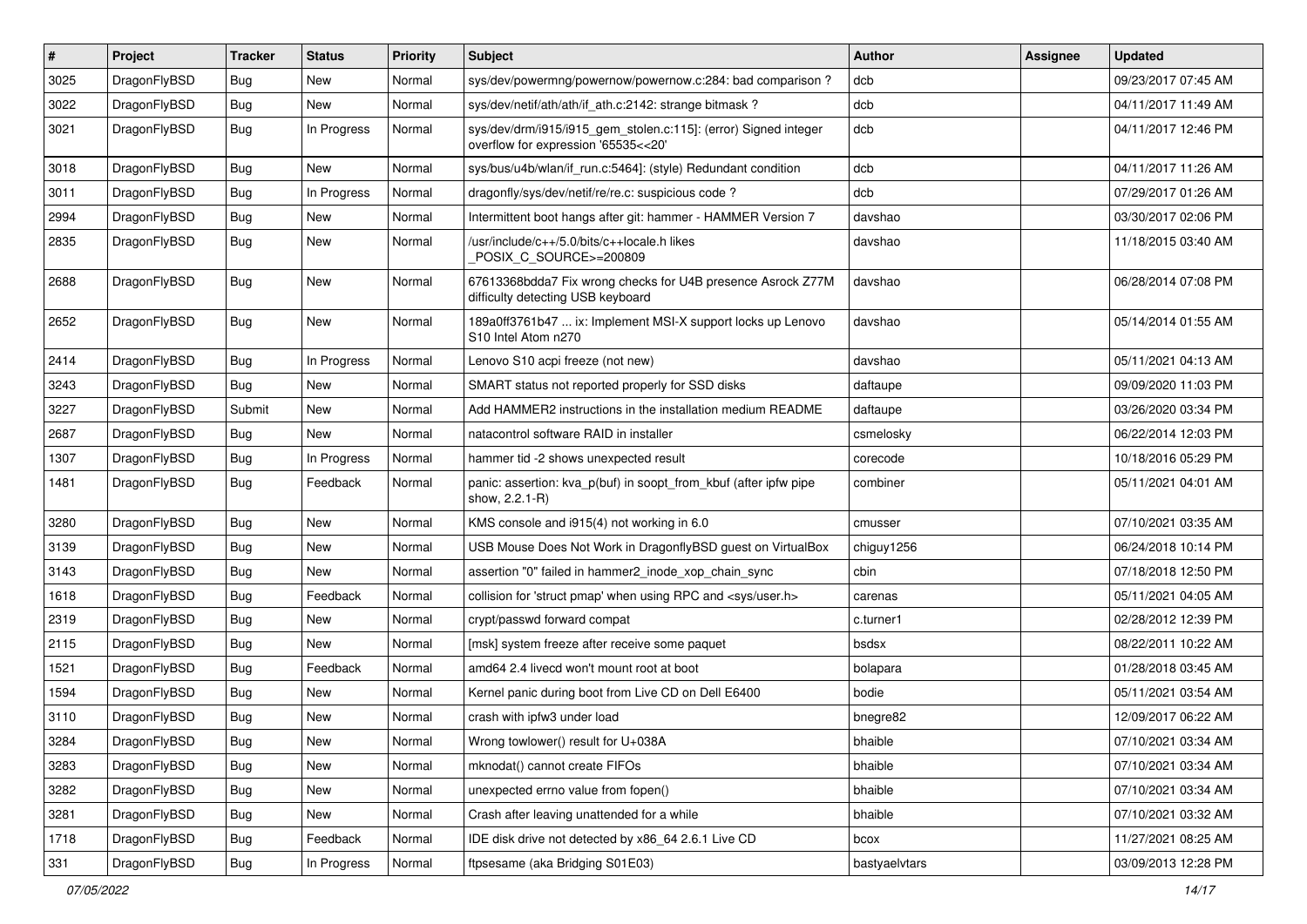| $\vert$ # | Project      | <b>Tracker</b> | <b>Status</b> | <b>Priority</b> | <b>Subject</b>                                                                                                               | Author             | <b>Assignee</b> | <b>Updated</b>      |
|-----------|--------------|----------------|---------------|-----------------|------------------------------------------------------------------------------------------------------------------------------|--------------------|-----------------|---------------------|
| 2107      | DragonFlyBSD | Bug            | <b>New</b>    | Normal          | 2.10.1 sata dvd drive issue                                                                                                  | ausppc             |                 | 07/31/2011 08:41 PM |
| 3278      | DragonFlyBSD | <b>Bug</b>     | <b>New</b>    | Normal          | Second screen image is distorted                                                                                             | arcade@b1t.name    |                 | 07/10/2021 03:36 AM |
| 3209      | DragonFlyBSD | <b>Bug</b>     | <b>New</b>    | Normal          | svc has some minor bugs                                                                                                      | arcade@b1t.name    |                 | 10/24/2019 09:08 AM |
| 2520      | DragonFlyBSD | Bug            | New           | Normal          | panic: assertion "IS_SERIALIZED((ifp->if_serializer))" failed in<br>if_default_serialize_assert at /usr/src/sys/net/if.c:437 | ano                |                 | 03/09/2013 12:14 AM |
| 2329      | DragonFlyBSD | <b>Bug</b>     | New           | Normal          | ibm x3550 & acpi                                                                                                             | ano                |                 | 06/03/2014 11:37 AM |
| 1824      | DragonFlyBSD | Bug            | Feedback      | Normal          | kernel panic, x86, 2.7.3.859.ge5104                                                                                          | akirchhoff135014   |                 | 03/10/2013 07:49 AM |
| 2210      | DragonFlyBSD | <b>Bug</b>     | <b>New</b>    | Normal          | Bugtracker cannot assign default project for new users                                                                       | ahuete.devel       |                 | 11/17/2011 11:30 AM |
| 3301      | DragonFlyBSD | <b>Bug</b>     | <b>New</b>    | Normal          | Gkrellm from the packages is not showing logged in users in main<br>window, logged in users always $== 0$                    | adrian             |                 | 01/08/2022 04:24 AM |
| 3300      | DragonFlyBSD | <b>Bug</b>     | <b>New</b>    | Normal          | Running Xvnc from TigerVNC package through the INETD daemon<br>in TCP WAIT mode fails hard                                   | adrian             |                 | 01/08/2022 04:25 AM |
| 3299      | DragonFlyBSD | <b>Bug</b>     | In Progress   | Normal          | DragonFlyBSD reports utterly wrong uptime (most of the time, right<br>after booting in)                                      | adrian             |                 | 11/11/2021 01:43 PM |
| 2250      | DragonFlyBSD | Bug            | <b>New</b>    | Normal          | Kernel panic                                                                                                                 | adamk              |                 | 11/23/2018 01:10 AM |
| 1941      | DragonFlyBSD | <b>Bug</b>     | <b>New</b>    | Normal          | wlan config crash                                                                                                            | abandon.every.hope |                 | 12/24/2010 07:54 PM |
| 2852      | DragonFlyBSD | Bug            | New           | Normal          | Hammer File System - hangs on undo during system boot / mount -<br>will not recover on DragonFlyBSD newer than 3.6.0         | abale              |                 | 05/11/2021 04:07 AM |
| 3120      | DragonFlyBSD | <b>Bug</b>     | <b>New</b>    | Normal          | Intel AC 8260 firmware does not load                                                                                         | Vintodrimmer       |                 | 08/28/2018 03:30 AM |
| 3219      | DragonFlyBSD | Bug            | <b>New</b>    | Normal          | x11/xorg port can not be build                                                                                               | <b>UlasSAYGIN</b>  |                 | 03/31/2020 08:57 AM |
| 2595      | DragonFlyBSD | Bug            | <b>New</b>    | Normal          | DragonFly 3.4.3 crashes on SUN Blade X6250 with Qlogic ISP 2432<br>FC card                                                   | Turvamies          |                 | 10/07/2013 11:53 AM |
| 2493      | DragonFlyBSD | Bug            | <b>New</b>    | Normal          | vidcontrol: invalid video mode name                                                                                          | Svarov             |                 | 01/24/2013 09:55 AM |
| 1246      | DragonFlyBSD | Bug            | <b>New</b>    | Normal          | bad resolution (monitor desync) with livedvd                                                                                 | Przem0l            |                 | 02/18/2014 06:29 AM |
| 3006      | DragonFlyBSD | Bug            | <b>New</b>    | Normal          | boot0cfg: panic in kern_udev.c in function _udev_dict_set_cstr when<br>installing in VirtualBox                              | MichiGreat         |                 | 04/01/2017 02:22 PM |
| 2453      | DragonFlyBSD | <b>Bug</b>     | <b>New</b>    | Normal          | panic: assertion "gd->gd_spinlocks == $0$ " failed                                                                           | Johannes.Hofmann   |                 | 11/12/2012 12:54 PM |
| 1850      | DragonFlyBSD | <b>Bug</b>     | <b>New</b>    | Normal          | volume-add on hammer root fs panic                                                                                           | Johannes.Hofmann   |                 | 04/18/2019 04:27 AM |
| 2620      | DragonFlyBSD | <b>Bug</b>     | <b>New</b>    | Normal          | moused problem                                                                                                               | FilippoMo          |                 | 12/20/2013 10:32 AM |
| 2618      | DragonFlyBSD | <b>Bug</b>     | <b>New</b>    | Normal          | mouse problem on RELEASE-3_6_0                                                                                               | FilippoMo          |                 | 12/20/2013 03:26 AM |
| 2617      | DragonFlyBSD | <b>Bug</b>     | Feedback      | Normal          | Possible issue with wireless mouse on 3.6 release                                                                            | FilippoMo          |                 | 01/14/2015 03:42 PM |
| 989       | DragonFlyBSD | <b>Bug</b>     | New           | Normal          | installer/fdisk trouble with wrapped values                                                                                  | Discodestroyer     |                 | 02/18/2014 06:27 AM |
| 2806      | DragonFlyBSD | Bug            | New           | Normal          | failed to configure a link-local address on ath0 (errno = 22)                                                                | Chingyuan          |                 | 05/25/2021 01:00 AM |
| 3041      | DragonFlyBSD | Submit         | New           | Normal          | firmware: Remove embedding of multiple images in one module.                                                                 | Anonymous          |                 | 12/25/2020 02:15 AM |
| 2297      | DragonFlyBSD | Bug            | New           | Normal          | strange NFS (client) error messages / problems                                                                               | Anonymous          |                 | 02/19/2012 02:59 PM |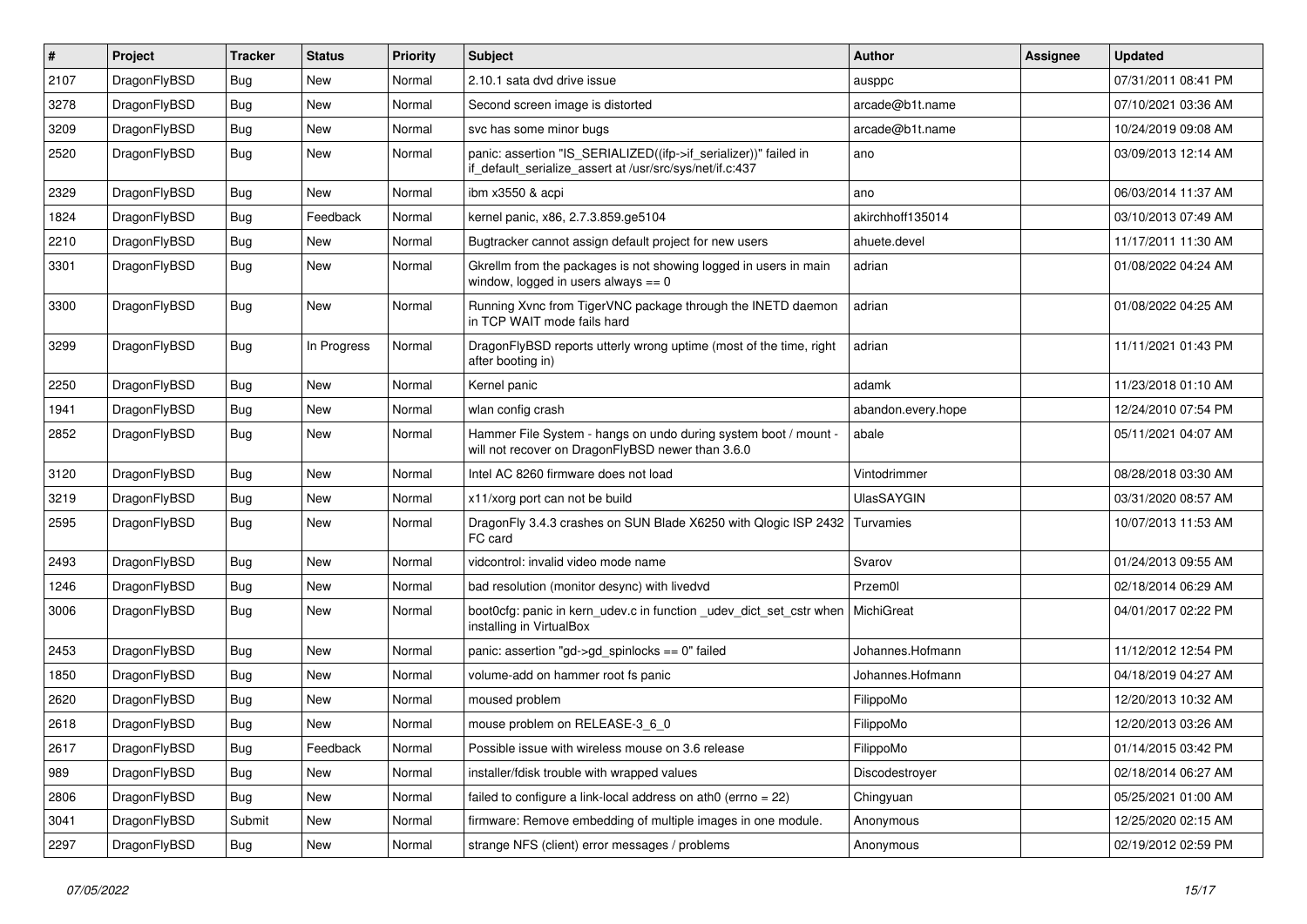| #    | Project      | <b>Tracker</b> | <b>Status</b> | <b>Priority</b> | Subject                                                                                                       | Author            | Assignee | <b>Updated</b>      |
|------|--------------|----------------|---------------|-----------------|---------------------------------------------------------------------------------------------------------------|-------------------|----------|---------------------|
| 2292 | DragonFlyBSD | Bug            | New           | Normal          | re interface with jumbo frames (mtu larger than 1500) hangs after<br>some traffic                             | Anonymous         |          | 01/31/2012 12:11 AM |
| 2052 | DragonFlyBSD | <b>Bug</b>     | New           | Normal          | Kernel panic: CPU APIC ID out of range                                                                        | Anonymous         |          | 05/02/2011 11:06 AM |
| 1695 | DragonFlyBSD | Bug            | New           | Normal          | NFS-related system breakdown                                                                                  | Anonymous         |          | 04/10/2014 12:35 AM |
| 1398 | DragonFlyBSD | Submit         | In Progress   | Normal          | hdestroy(3) restricts hash key to point to malloc'ed space                                                    | Anonymous         |          | 08/20/2021 04:06 PM |
| 2797 | DragonFlyBSD | Bug            | In Progress   | Low             | vkernels with & without machdep.pmap_mmu_optimize                                                             | yellowrabbit2010  |          | 11/27/2021 08:06 AM |
| 2636 | DragonFlyBSD | Bug            | Feedback      | Low             | Add -x flag to iostat (a la solaris)                                                                          | tuxillo           |          | 05/11/2021 04:07 AM |
| 2631 | DragonFlyBSD | Bug            | In Progress   | Low             | Verify library versioning current with full package build and switch it<br>on (after publishing packages)     | tuxillo           |          | 05/11/2021 04:06 AM |
| 2931 | DragonFlyBSD | <b>Bug</b>     | New           | Low             | 'gdb' of 'vkernel' unable to print backtrace                                                                  | tofergus          |          | 07/26/2016 01:51 PM |
| 285  | DragonFlyBSD | <b>Bug</b>     | Feedback      | Low             | interrupt latency with re without ip address configured                                                       | thomas.nikolajsen |          | 02/20/2014 10:30 AM |
| 2020 | DragonFlyBSD | Bug            | New           | Low             | Port brcm80211 driver from Linux to DragonFly BSD                                                             | studer            |          | 03/05/2011 10:54 PM |
| 2887 | DragonFlyBSD | <b>Bug</b>     | New           | Low             | Missing extattr_namespace_to_string and<br>extattr_string_to_namespace functions                              | rubenk            |          | 02/06/2016 05:09 AM |
| 2675 | DragonFlyBSD | Bug            | <b>New</b>    | Low             | Ultimate N WiFi Link 5300 get iwn_intr: fatal firmware error on 5GHz                                          | revuwa            |          | 05/11/2021 04:07 AM |
| 2552 | DragonFlyBSD | <b>Bug</b>     | New           | Low             | hammer recovery should indicate progress                                                                      | phma              |          | 05/03/2013 12:13 AM |
| 3107 | DragonFlyBSD | Bug            | New           | Low             | ACPI interrupt storm when loading i915 on Lenovo T460                                                         | oyvinht           |          | 07/15/2020 07:01 AM |
| 2529 | DragonFlyBSD | <b>Bug</b>     | <b>New</b>    | Low             | Sundance network adapter is not detected and attached                                                         | kworr             |          | 03/25/2013 02:29 AM |
| 3228 | DragonFlyBSD | Bug            | <b>New</b>    | Low             | pfi kif unref: state refcount $\leq$ 0 in dmesg                                                               | justin            |          | 03/05/2021 06:39 AM |
| 2680 | DragonFlyBSD | Bug            | <b>New</b>    | Low             | boot0cfg update makes box unbootable                                                                          | herrgard          |          | 06/10/2014 06:02 AM |
| 1982 | DragonFlyBSD | <b>Bug</b>     | New           | Low             | There is no linuxulator on x86-64                                                                             | herrgard          |          | 05/31/2022 02:25 PM |
| 1313 | DragonFlyBSD | <b>Bug</b>     | New           | Low             | Signal code in kernel needs major overhaul (signal queues,<br>si_code, si_addr)                               | hasso             |          | 05/11/2021 04:00 AM |
| 2095 | DragonFlyBSD | <b>Bug</b>     | New           | Low             | Running installer post-install: Unsupported DFUI transport "                                                  | greenrd           |          | 06/26/2011 09:20 AM |
| 2403 | DragonFlyBSD | Bug            | New           | Low             | newfs -E doesn't handle /dev/serno device names properly                                                      | ftigeot           |          | 08/17/2012 05:07 AM |
| 1947 | DragonFlyBSD | Bug            | <b>New</b>    | Low             | GA-880GM-UD2H (rev. 1.3) AHCI fails to detect disks at the end of<br>the RAID controller                      | eocallaghan       |          | 11/27/2021 08:46 AM |
| 2790 | DragonFlyBSD | Submit         | <b>New</b>    | Low             | filedesc softrefs increment code factoring                                                                    | dclink            |          | 02/21/2015 04:00 AM |
| 3024 | DragonFlyBSD | Bug            | New           | Low             | sys/dev/netif/wi/if_wi.c:1090]: (style) Redundant condition                                                   | dcb               |          | 04/11/2017 11:56 AM |
| 2859 | DragonFlyBSD | Bug            | New           | Low             | Installer configuration menu always highlights "Select timezone", no<br>matter which step was last completed. | cgag              |          | 12/02/2015 01:54 PM |
| 2858 | DragonFlyBSD | <b>Bug</b>     | New           | Low             | Installer "Local or UTC" question should have "No" selected by<br>default.                                    | cgag              |          | 12/02/2015 01:18 PM |
| 725  | DragonFlyBSD | <b>Bug</b>     | In Progress   | Low             | 'make distribution' fails w/'ro' /usr/obj                                                                     | c.turner          |          | 03/09/2013 01:01 PM |
| 3101 | DragonFlyBSD | <b>Bug</b>     | New           | Low             | PFI CGI install not working in dragonflybsd 5.0.1 USB install                                                 | bnegre82          |          | 05/11/2021 04:14 AM |